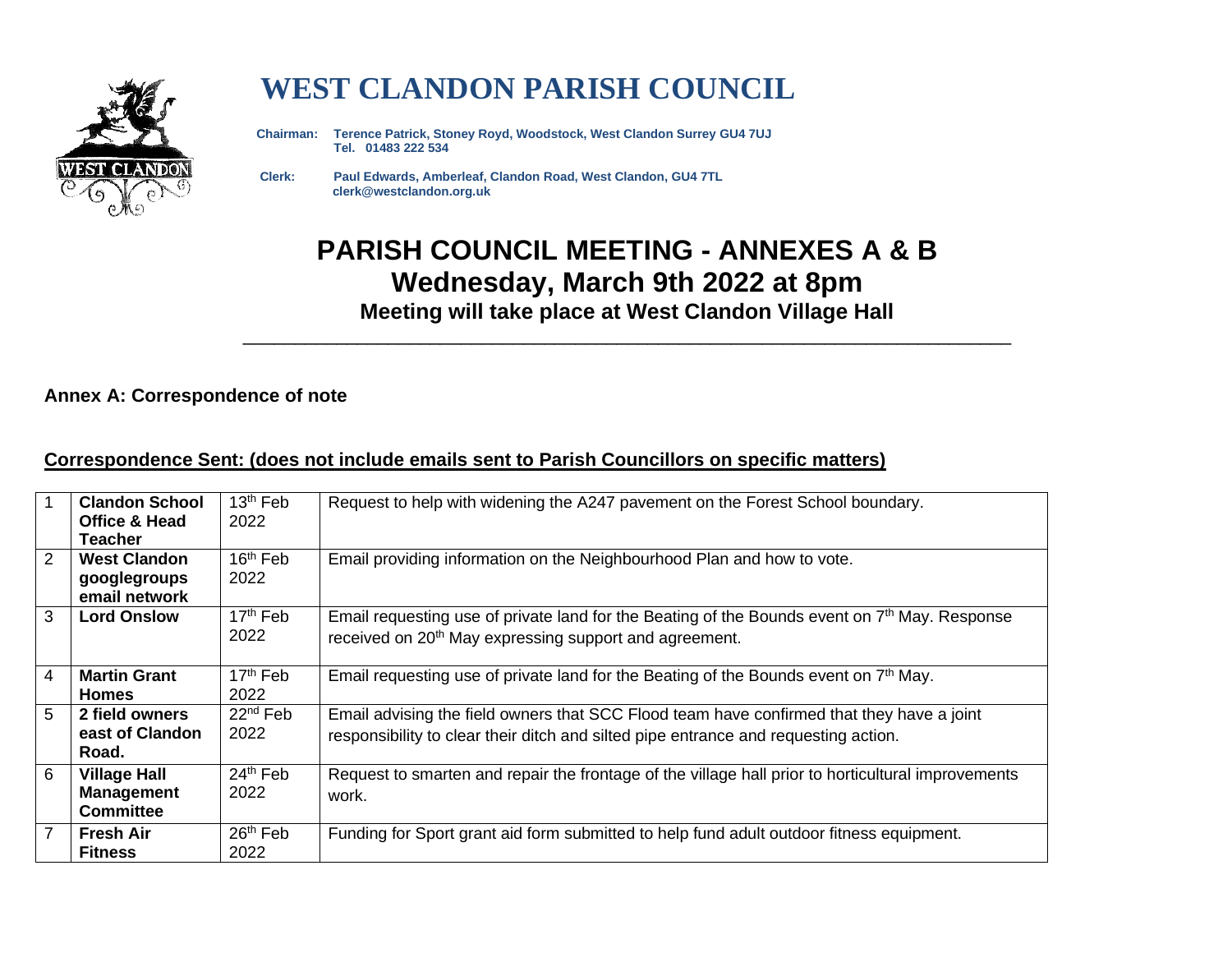| Owners of       | 3 <sup>rd</sup> Mar | Advising of potential horticultural improvement works that border with their property. |
|-----------------|---------------------|----------------------------------------------------------------------------------------|
| <b>Brownlow</b> | 2022                |                                                                                        |
| <b>Cottage</b>  |                     |                                                                                        |
|                 |                     |                                                                                        |

### **Correspondence Received:**

|                | <b>GRA</b>                                                     | 9 <sup>th</sup> Feb 2022  | Copy circulated of GRA's evidence submission to the AONB Boundary Review. This included support                                                                                                                                                                                  |
|----------------|----------------------------------------------------------------|---------------------------|----------------------------------------------------------------------------------------------------------------------------------------------------------------------------------------------------------------------------------------------------------------------------------|
|                |                                                                |                           | of a further extension of AONB through our parish notably for the Clandon Park estate and the                                                                                                                                                                                    |
|                |                                                                |                           | ancient woodlands in the north west part of the parish.                                                                                                                                                                                                                          |
| $\overline{2}$ | <b>Meadowlands</b>                                             | 11 <sup>th</sup> Feb 2022 | Email raising concern about the narrowness of the A247 for parents and children walking to the                                                                                                                                                                                   |
|                | resident                                                       |                           | village school and requesting speed bumps in the road at the narrowest sections (example of Wych                                                                                                                                                                                 |
|                |                                                                |                           | Hill in Woking which is also an A road) and a review as to alternative route options. Response sent                                                                                                                                                                              |
|                |                                                                |                           | 15 <sup>th</sup> advising the parish councils involvement in A247 matters previously and the current actions                                                                                                                                                                     |
|                |                                                                |                           | underway resulting from our recent A247 pavement survey.                                                                                                                                                                                                                         |
|                | <b>Clandon School</b>                                          | 11 Feb 2022               | Request to be part of and promote the Jubilee event on $5th$ June and run a stall on the day to help                                                                                                                                                                             |
| <b>PTFA</b>    |                                                                |                           | raise some funds for the school.                                                                                                                                                                                                                                                 |
| 3              | <b>Resident</b>                                                | 14th Feb 2022             | Enquiry as to whether HGV training vehicles can be stopped from using the A247 through West                                                                                                                                                                                      |
|                |                                                                |                           | Clandon as this is causing a lot of issues.                                                                                                                                                                                                                                      |
| $\overline{4}$ | <b>Owner of Laurel</b><br><b>Cottage, The</b><br><b>Street</b> | 14th Feb 2022             | Concern about evergreen trees from Recreation Ground destabilizing the owner's fence.                                                                                                                                                                                            |
| 5              | <b>Owner of Land</b><br>south of Tawny<br>Cottage              | 15th Feb 2022             | Request to cut back overhanging and outgrowing laurel from the A247 pavement. Owner responded<br>advising he would commission some tree surgeon work.                                                                                                                            |
| 6              | <b>East Clandon</b><br><b>Parish Council</b>                   | 15th Feb 2022             | Notification that West Clandon is planning to Beat the Bounds on 7 <sup>th</sup> May and email exchange on<br>whether we could meet up with East Clandon at a point along the route if they are holding a similar<br>event on the day. They have offered to publicise our event. |
|                | Michelle Rogers,<br><b>GBC</b>                                 | 16th Feb 2022             | Notification to provide any grant extension requests by 31 <sup>st</sup> March.                                                                                                                                                                                                  |
| 8              | Sibylla Tindale,                                               | 16th Feb 2022             | Email expressing congratulations for an impressive Neighbourhood Plan document, which has                                                                                                                                                                                        |
|                | Chair, East<br><b>Clandon Parish</b><br><b>Council</b>         |                           | prompted East Clandon PC to discuss whether they wish to undertake one also.                                                                                                                                                                                                     |
| 9              | <b>Surrey Playing</b>                                          | 15th Feb 2022             | Request for us to renew our annual affiliation fee (min. £10).                                                                                                                                                                                                                   |
|                | <b>Fields Assoc.</b>                                           |                           |                                                                                                                                                                                                                                                                                  |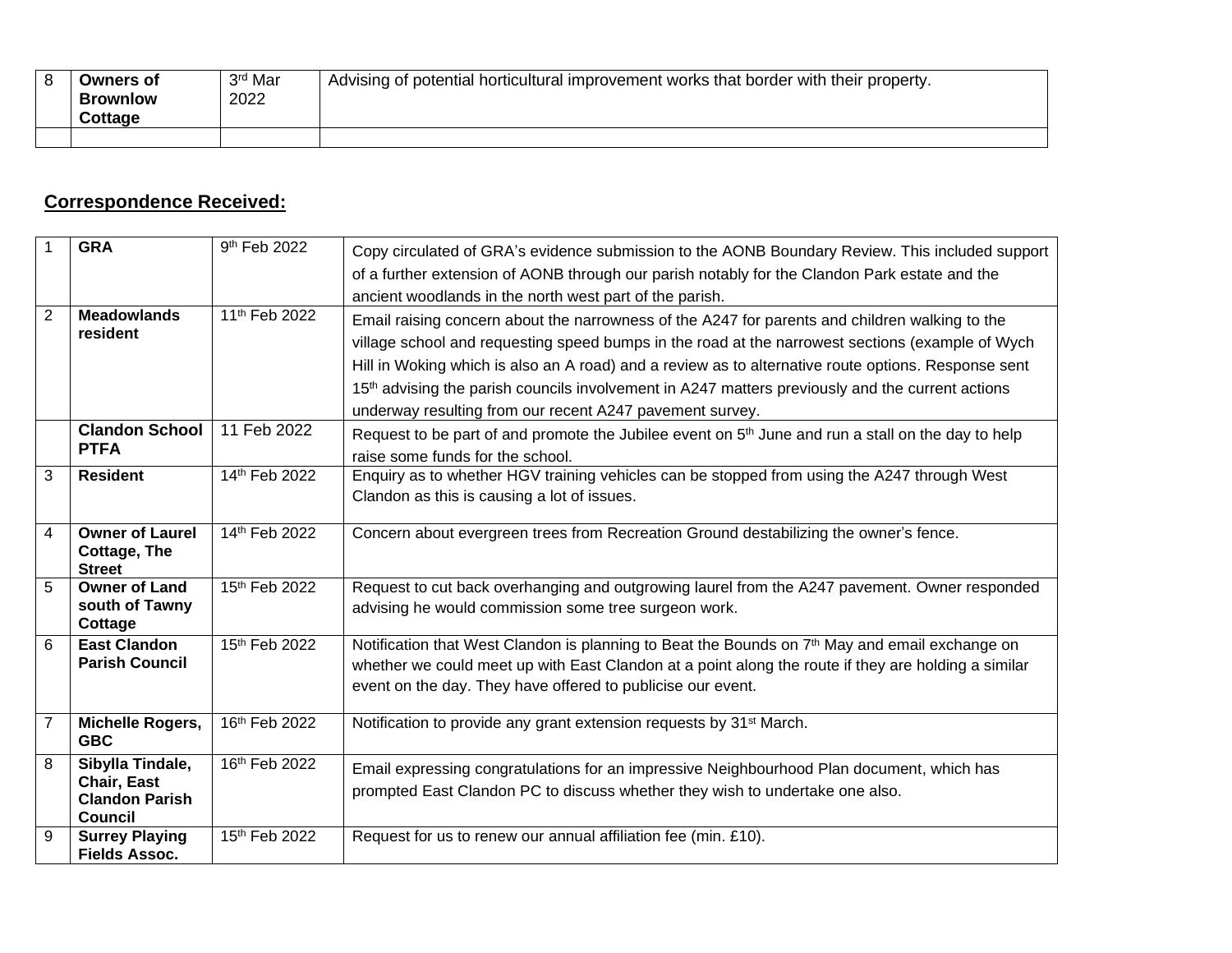| 10 | <b>Foxfield</b><br><b>Resident</b>                           | 21 <sup>st</sup> Feb 2022 | Concerns raised on the safety issues caused by the lack of a bollard and lighting at the A247/A3<br>sliproad. Bob Hughes responded, offering to raise with Surrey Highways.                                         |
|----|--------------------------------------------------------------|---------------------------|---------------------------------------------------------------------------------------------------------------------------------------------------------------------------------------------------------------------|
| 11 | <b>SCC Floods</b><br>team                                    | 22 <sup>nd</sup> Feb 2022 | Email exchanges on actions that came out of a visit by the SCC Floods team to the Oak Grange<br>Road area.                                                                                                          |
| 12 | Guildford<br><b>Residents</b><br>Association<br>(GRA)        | 22 <sup>nd</sup> Feb 2022 | Circulation of GRA's response to GBC's Development Management Policies.                                                                                                                                             |
| 13 | <b>Surrey Hills</b><br><b>AONB Boundary</b><br><b>Review</b> | 23rd Feb 2022             | Invitation to a webinar (23, 24 or 26 March) to 'share in more detail how the evidence submitted is<br>being used, the key themes and messages that are emerging and next steps in the boundary review<br>process'. |
|    |                                                              |                           |                                                                                                                                                                                                                     |

### **Annex B: Planning Items**

### **NOTE: Updated since the last Meeting are highlighted in Yellow**

|                         | Date<br><b>Received</b> | Application<br><b>Number</b> | <b>Address</b>                                        | Description                                                                                                                    | <b>Outcome</b>                     |
|-------------------------|-------------------------|------------------------------|-------------------------------------------------------|--------------------------------------------------------------------------------------------------------------------------------|------------------------------------|
|                         | 30/09/2019              | 19/P/01693                   | <b>Barn End, The Street, West</b><br>Clandon, GU4 7TG | Erection of 3 detached two-storey<br>dwellings, served by the approved<br>access road under planning permission<br>19/P/00924. | <b>GBC APPROVED:</b><br>29/05/2020 |
| $\overline{\mathbf{z}}$ |                         | 19/P/02126                   | Birch Farm, Oak Grange Road,<br>West Clandon, GU4 7UD | Erection of a new dwelling following<br>demolition of existing dwelling.                                                       | <b>GBC APPROVED:</b><br>12/02/2020 |
| ર                       |                         | 20/P/00104                   | Birch Farm, Oak Grange Road,<br>West Clandon, GU4 7UD | Construction of three outbuildings for<br>domestic and agricultural use following<br>the demolition of a combination of        | <b>GBC APPROVED</b><br>30/03/2020  |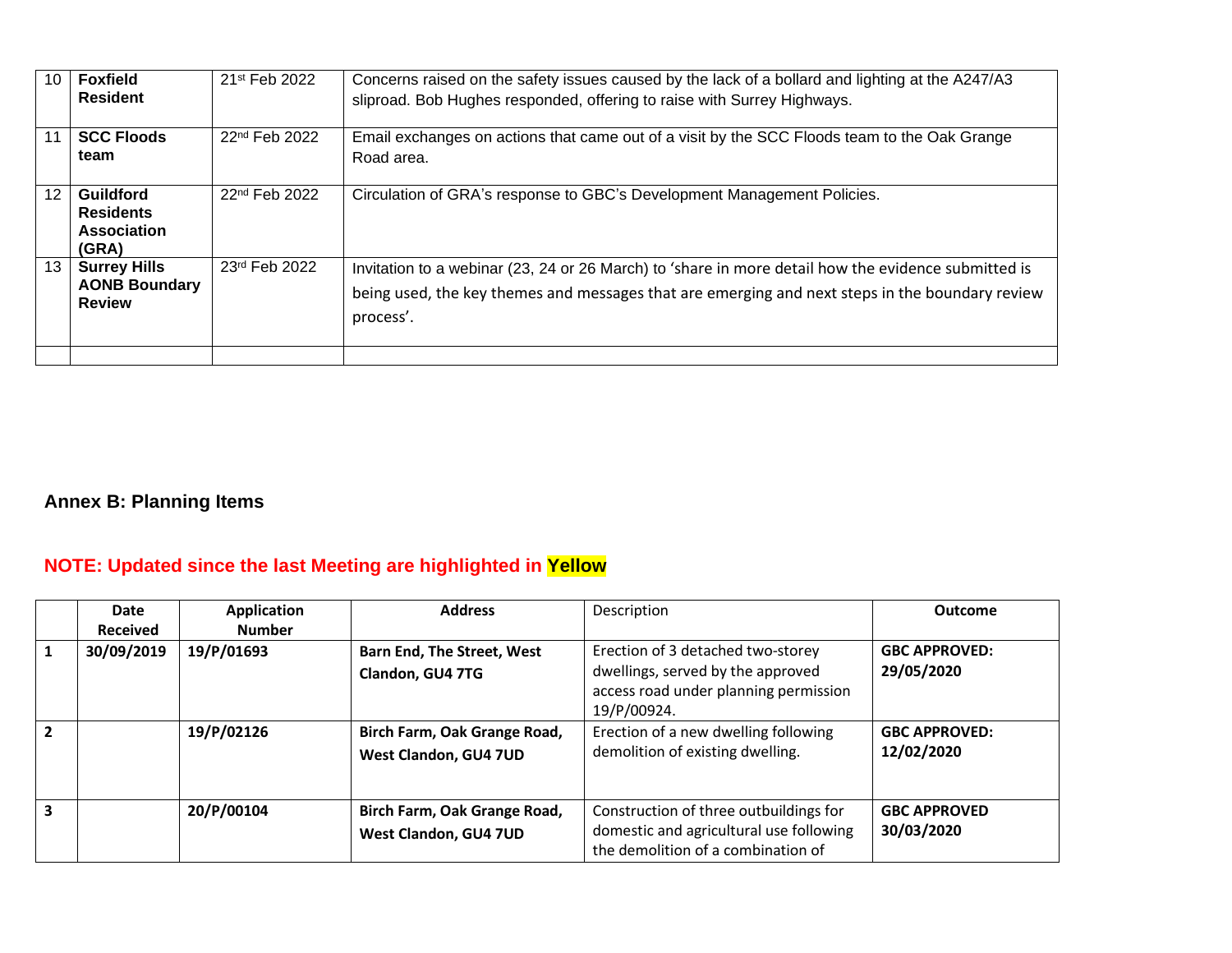|                         |          |                            |                                     | existing domestic and agricultural<br>buildings. Amendment to approved<br>application 18P/00107 to implement<br>minor changes to layout and<br>fenestration. |                             |
|-------------------------|----------|----------------------------|-------------------------------------|--------------------------------------------------------------------------------------------------------------------------------------------------------------|-----------------------------|
| 4                       |          | 19/P/01474                 | Greenmantle, Lime Grove,            | Proposed two storey rear, and single                                                                                                                         | <b>GBC REFUSED 11/10/19</b> |
|                         |          |                            | West Clandon, GU4 7UH               | storey rear and side extensions,                                                                                                                             |                             |
|                         |          |                            |                                     | following demolition of existing                                                                                                                             |                             |
|                         |          |                            |                                     | conservatory and covered area. An                                                                                                                            |                             |
|                         |          |                            |                                     | APPEAL has been made to the Secretary                                                                                                                        |                             |
|                         |          |                            |                                     | of State against the Councils decision                                                                                                                       |                             |
|                         |          |                            |                                     | for the proposed development                                                                                                                                 |                             |
|                         |          |                            |                                     | described above.                                                                                                                                             |                             |
| 5                       |          | 19/P/02157                 | <b>Junction of Station Approach</b> | Prior Notification under Schedule 2, Part                                                                                                                    | <b>GBC APPROVED</b>         |
|                         |          |                            | and The Street, West Clandon        | 16 of the Town and Country Planning                                                                                                                          | 21/01/2020                  |
|                         |          |                            |                                     | (General Permitted Development)                                                                                                                              |                             |
|                         |          |                            |                                     | (England) Order 2015 for the installation                                                                                                                    |                             |
|                         |          |                            |                                     | of one 17.5m 'Phase 5' street pole, two<br>shrouded antennas, two 0.3m dishes,                                                                               |                             |
|                         |          |                            |                                     | and three ground-based equipment                                                                                                                             |                             |
|                         |          |                            |                                     | cabinets and ancillary development                                                                                                                           |                             |
|                         |          |                            |                                     | thereto. To be installed on a 6.0m x                                                                                                                         |                             |
|                         |          |                            |                                     | 2.5m compound within a 1.8m chainlink                                                                                                                        |                             |
|                         |          |                            |                                     | fence.                                                                                                                                                       |                             |
| 6                       |          | 20/P/00010                 | Vanecot, Malacca Farm, West         | Variation of condition 2 (drawing                                                                                                                            | <b>GBC APPROVED</b>         |
|                         |          |                            | Clandon, GU4 7UG                    | numbers), to allow changes to the site                                                                                                                       | 02/03/2020                  |
|                         |          |                            |                                     | layout, of planning application                                                                                                                              |                             |
|                         |          |                            |                                     | 18/P/01284 approved 24/08/18.                                                                                                                                |                             |
| $\overline{\mathbf{z}}$ | 27/12/19 | 19/P/02240                 | Land at Tithebarns Farm,            | Change of use of the site to 16 hectares                                                                                                                     | <b>GBC APPROVED</b>         |
|                         |          |                            | Tithebarns Lane, Send, GU23         | of publicly accessible open space with                                                                                                                       | 29/07/2020                  |
|                         |          | <b>Alternative Ref:PP-</b> | 7LE                                 | associated landscaping, access, parking                                                                                                                      |                             |
|                         |          | 08359636                   |                                     | and other works to facilitate a bespoke                                                                                                                      |                             |
|                         |          |                            |                                     | Suitable Alternative Natural Greenspace                                                                                                                      |                             |
|                         |          |                            |                                     | (SANG).                                                                                                                                                      |                             |
| 8                       |          | 19/P/02223                 | Land at Garlicks Arch, Send         | Hybrid (part full/part outline)                                                                                                                              |                             |
|                         |          |                            | Marsh/Burnt Common,                 | application comprising: Full planning                                                                                                                        |                             |
|                         |          |                            | <b>Portsmouth Road, Send</b>        | permission for 220 residential dwellings                                                                                                                     |                             |
|                         |          |                            |                                     | (Use Class C3) with associated open                                                                                                                          |                             |
|                         |          |                            |                                     | space and landscaping, means of access,                                                                                                                      |                             |
|                         |          |                            |                                     | parking, drainage, utilities and                                                                                                                             |                             |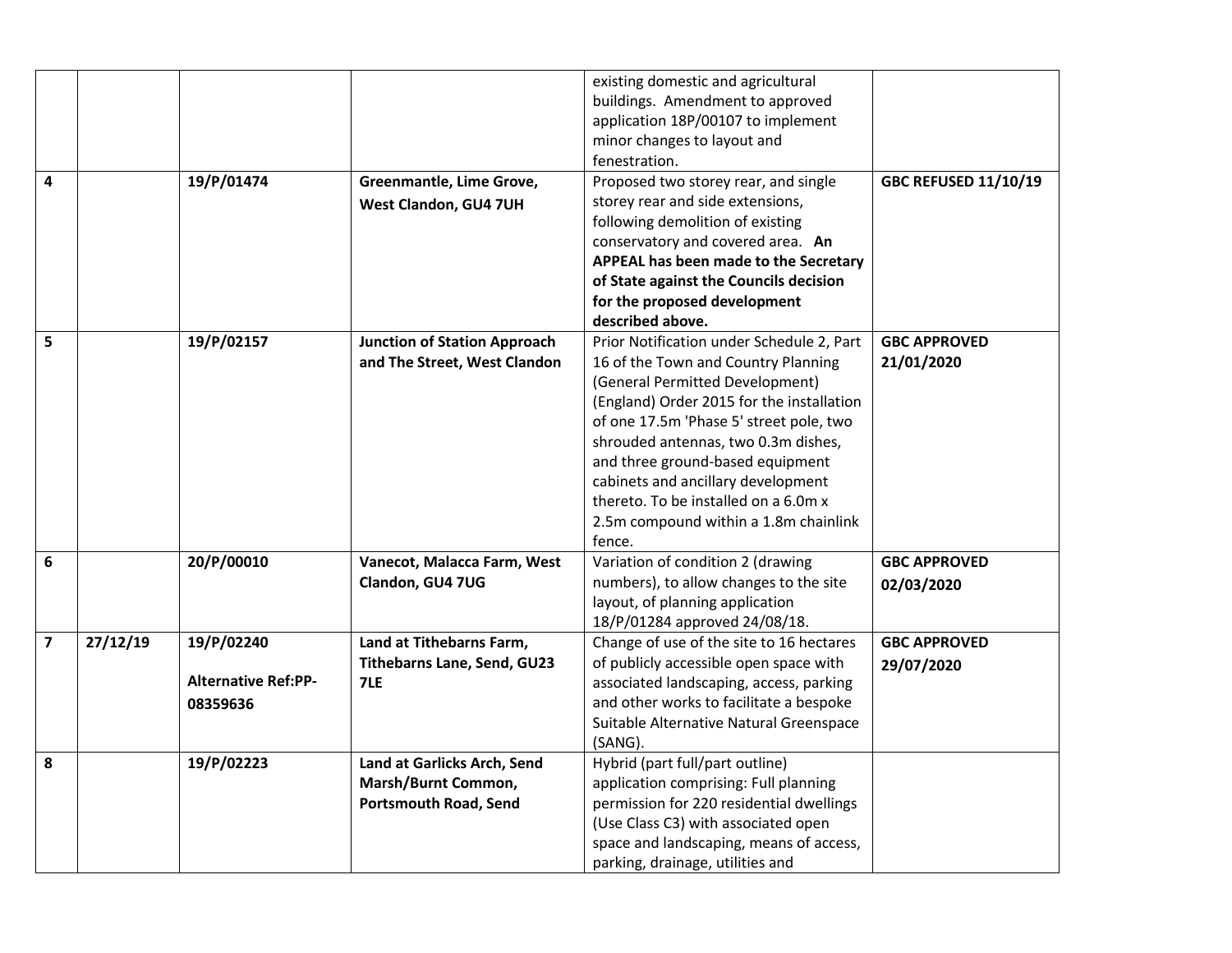|    |            |            |                                                               | infrastructure works, temporary acoustic<br>fencing, and other associated works; and<br>Outline planning permission, with all<br>matters reserved except for access, for<br>up to 300 residential dwellings (Use<br>Class C3) and Travelling Showpeople<br>plots (Sui Generis) with associated open<br>space and<br>landscaping (including a landscape bund<br>and acoustic fencing), means of access,<br>enabling infrastructure and other<br>associated works (consultation<br>responses will be accepted after the<br>statuary 21-day period). |                                                     |
|----|------------|------------|---------------------------------------------------------------|---------------------------------------------------------------------------------------------------------------------------------------------------------------------------------------------------------------------------------------------------------------------------------------------------------------------------------------------------------------------------------------------------------------------------------------------------------------------------------------------------------------------------------------------------|-----------------------------------------------------|
| 9  | 27/01/2020 | 19/P/02191 | <b>Garlicks Arch Site</b>                                     | 30 dwellings adjacent to Burnt Common<br>Lane by the property called Oldlands                                                                                                                                                                                                                                                                                                                                                                                                                                                                     | <b>GBC REFUSED</b><br>27/04/2020                    |
| 10 | 22/01/2020 | 20/P/00092 | Budleigh, Oak Grange Road,<br><b>West Clandon GU4 7TZ</b>     | Demolition of existing rear conservatory<br>to be replaced by new rear extension<br>and changes to fenestration with some<br>internal alterations to existing dwelling.                                                                                                                                                                                                                                                                                                                                                                           | <b>GBC APPROVED</b><br>25/02/2020                   |
| 11 | 16/01/2020 | 20/P/00028 | <b>Highway House, Dedswell</b><br>Drive, West Clandon GU4 7TQ | Single storey rear extension together<br>with associated raised patio and internal<br>alterations along with new front gate                                                                                                                                                                                                                                                                                                                                                                                                                       | <b>GBC APPROVED</b><br>14/02/2020                   |
| 12 | 08/01/2020 | 20/T/00001 | Lynsted, Clandon Road, West<br>Clandon, GU4 7UW               | T1 Mature Oak. Selectively reduce<br>crown by 20% 2-3meters max. to create<br>a balanced canopy & natural flow. Lift<br>lower only small diameter branches to 8<br>meters max. Reduce lower limb over<br>road by 3metrs. remove major dead &<br>weak branches.                                                                                                                                                                                                                                                                                    | <b>GBC APPROVED-(with</b><br>conditions) 28/02/2020 |
| 13 | 14/02/2020 | 20/P/00283 | <b>Gullivers, The Street, West</b><br>Clandon, GU4 7TD        | Erection of a single storey rear extension                                                                                                                                                                                                                                                                                                                                                                                                                                                                                                        | <b>GBC REFUSED</b><br>09/04/2020                    |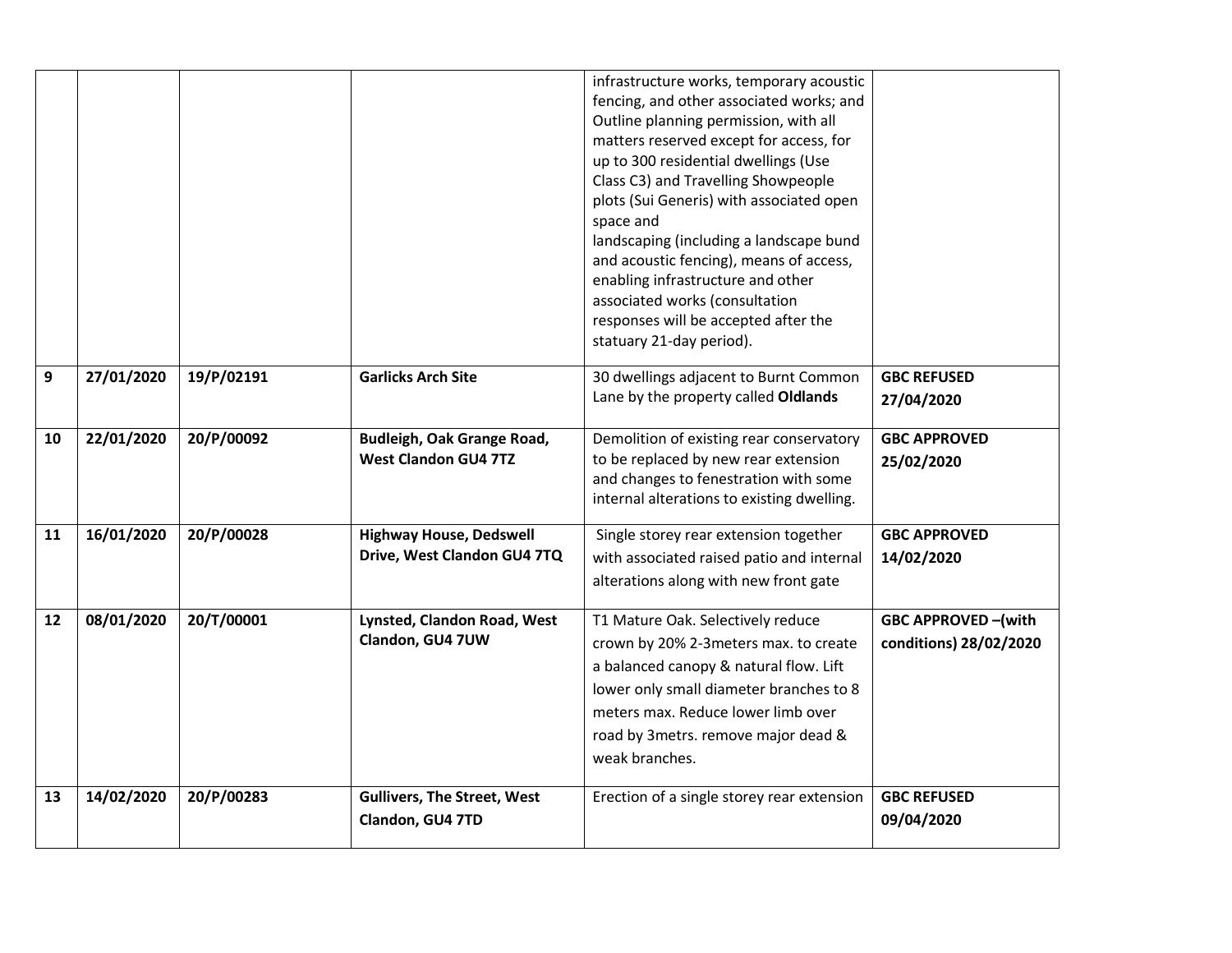| 14 | 05/03/2020 | 20/T/00068 | The Rectory, The Street, West                                  | Fell to ground level as infected with                                                                                                                                                                                                                                                                                                                                                                                                          | <b>GBC APPROVED</b>               |
|----|------------|------------|----------------------------------------------------------------|------------------------------------------------------------------------------------------------------------------------------------------------------------------------------------------------------------------------------------------------------------------------------------------------------------------------------------------------------------------------------------------------------------------------------------------------|-----------------------------------|
|    |            |            | Clandon, GU4 7RG                                               | Coryneum canker, and in decline.<br>Replant with similar, or open to<br>suggestions (West Clandon Conservation<br>Area).                                                                                                                                                                                                                                                                                                                       | 09/04/2020                        |
| 15 | 16/01/2020 | 20/P/00028 | <b>Highway House, Dedswell</b><br>Drive, West Clandon, GU4 7TQ | Single storey rear extension together<br>with associated raised patio and internal<br>alterations along with new front gate.                                                                                                                                                                                                                                                                                                                   | <b>GBC APPROVED</b><br>14/02/2020 |
| 16 | 21/01/2020 | 20/P/00092 | <b>Budleigh, Oak Grange Road,</b><br>West Clandon, GU4 7TZ     | Demolition of existing rear conservatory<br>to be replaced by new rear extension<br>and changes to fenestration with some<br>internal alterations to existing dwelling.                                                                                                                                                                                                                                                                        | <b>GBC APPROVED</b><br>25/02/2020 |
| 17 | 21/01/2020 | 20/P/00010 | Vanecot, Malacca Farm, West<br>Clandon, GU4 7UG                | Variation of condition 2 of 18/P/01284<br>to allow changes to the elevations<br>(including to add a flat roof to the single<br>storey element of the dwelling and to<br>raise the rear eaves level to the central<br>section of the dwelling to allow for a<br>large window to the stairwell).                                                                                                                                                 | <b>GBC APPROVED</b><br>02/03/2020 |
| 18 | 07/04/2020 | 20/T/00078 | Play Area, Recreation Ground,<br>The Street, West Clandon      | T1 Horse Chestnut - fell to near to<br>ground level, T2 & T4 Horse Chestnuts -<br>reduce by 2.5m leaving a total height<br>and spread of 12m and 8m, T3 & G1.<br>Horse Chestnuts - remove broken<br>branches and deadwood, sever ivy and<br>crown lift to 5.2m, T4 Horse Chestnut<br>Fell dead tree at rear, remove fallen<br>stem on fence, reduce remainder of<br>Horse Chestnut by 20%, and sever ivy.<br>(West Clandon Conservation Area). |                                   |
| 19 | 15/04/2020 | 20/P/00637 | Langley, Lime Grove, West<br>Clandon, GU4 7UH                  | Erection of porch to front of property,<br>part single/two storey side extension,<br>single storey rear extension and changes                                                                                                                                                                                                                                                                                                                  | <b>GBC APPROVED</b><br>29/05/2020 |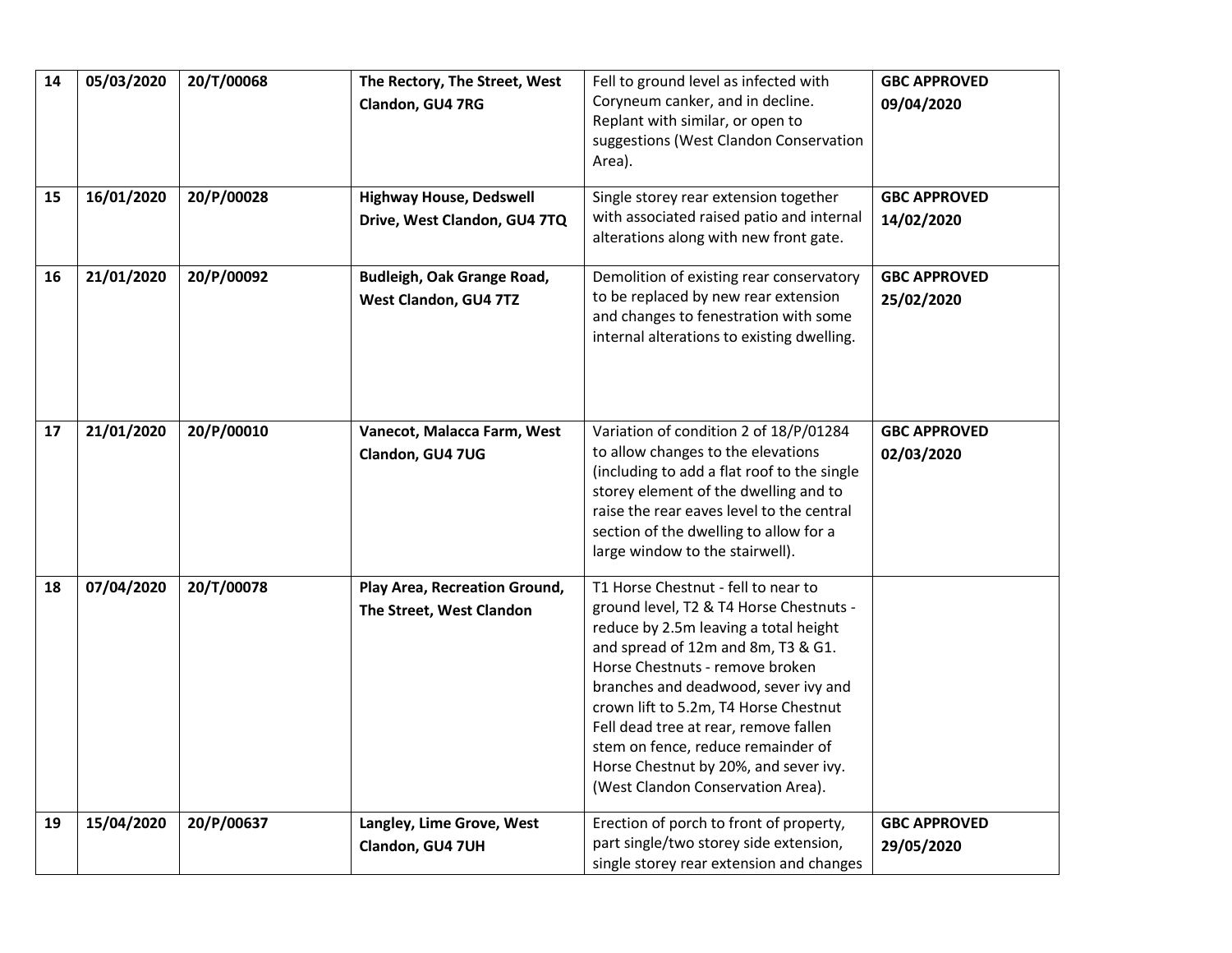|    |            |                      |                                   | to fenestration following demolition of   |                             |
|----|------------|----------------------|-----------------------------------|-------------------------------------------|-----------------------------|
|    |            |                      |                                   | existing conservatory.                    |                             |
| 20 | 28/04/2020 | 20/P/00708           | The Cottage, The Street, West     | Proposed erection of one x two-           | <b>GBC APPROVED</b>         |
|    |            |                      | <b>Clandon GU4 7SY</b>            | bedroom and one x four-bedroom semi-      | 04/09/2020                  |
|    |            |                      |                                   | detached two-storey dwellings,            |                             |
|    |            |                      |                                   | following demolition of the existing      |                             |
|    |            |                      |                                   | bungalow and outbuildings                 |                             |
| 21 | 01/05/2020 | 20/P/00028           | Rabbits Cottage, The Street,      | Two storey rear extension following       | <b>GBC APPROVED</b>         |
|    |            |                      | <b>West Clandon GU4 7TJ</b>       | demolition of existing rear conservatory. | 22/06/2020                  |
| 22 | 16/03/2020 | 20/P/00477           | <b>Millwater Rise, Oak Grange</b> | Certificate of lawfulness for a proposed  | Part Approved, Part         |
|    |            |                      | Road, West Clandon, GU4 7UA       | development to establish whether an in-   | Refused. Details are        |
|    |            |                      |                                   | ground swimming pool, detached studio     | shown on the GBC            |
|    |            |                      |                                   | and bat roost would be lawful.            | website                     |
|    |            |                      |                                   |                                           | 13/05/2020                  |
|    |            |                      |                                   |                                           |                             |
|    |            |                      |                                   |                                           |                             |
|    |            |                      |                                   |                                           | <b>GBC APPROVED</b>         |
|    |            |                      |                                   |                                           | 27/07/2020                  |
|    |            |                      |                                   |                                           |                             |
| 23 | 22/05/2020 | 20/P/00837           | Lynsted, Clandon Road, West       | Erection of detached garage/carport       | APPEALED 28/10/2020         |
|    |            |                      | <b>Clandon GU4 7UW</b>            |                                           |                             |
|    |            |                      |                                   |                                           |                             |
| 24 | 22/05/2020 | 20/P/00840           | Ilex Cottage, The Street, West    | Proposed single and two storey            | <b>GBC APPROVED</b>         |
|    |            |                      | Clandon, GU4 7TJ                  | extension, new front entrance porch,      | 30/07/2020                  |
|    |            |                      |                                   | conversion of existing garage into a      |                             |
|    |            |                      |                                   | garden room/gym and alterations to        |                             |
|    |            |                      |                                   | external finishes.                        |                             |
| 25 |            | 18/P/02430 submitted | Glengarden, Clandon Road,         | Erection of a new 5-bedroom detached      | <b>GBC REFUSED 12/02/19</b> |
|    |            | on 20/12/18          | West Clandon, GU4 7TL             | house and a new access and garage for     |                             |
|    |            |                      |                                   | the existing property.                    | <b>APPEAL The appeal</b>    |
|    |            |                      |                                   |                                           | allowed and planning        |
|    |            |                      |                                   | Appeal Decision Site visit made on        | permission granted on       |
|    |            |                      |                                   | 26/11/19 by M Heron BA (Hons) MA          | 23/03/2020                  |
|    |            |                      |                                   | MRTPI an Inspector appointed by the       |                             |
|    |            |                      |                                   | Secretary of State for Communities and    |                             |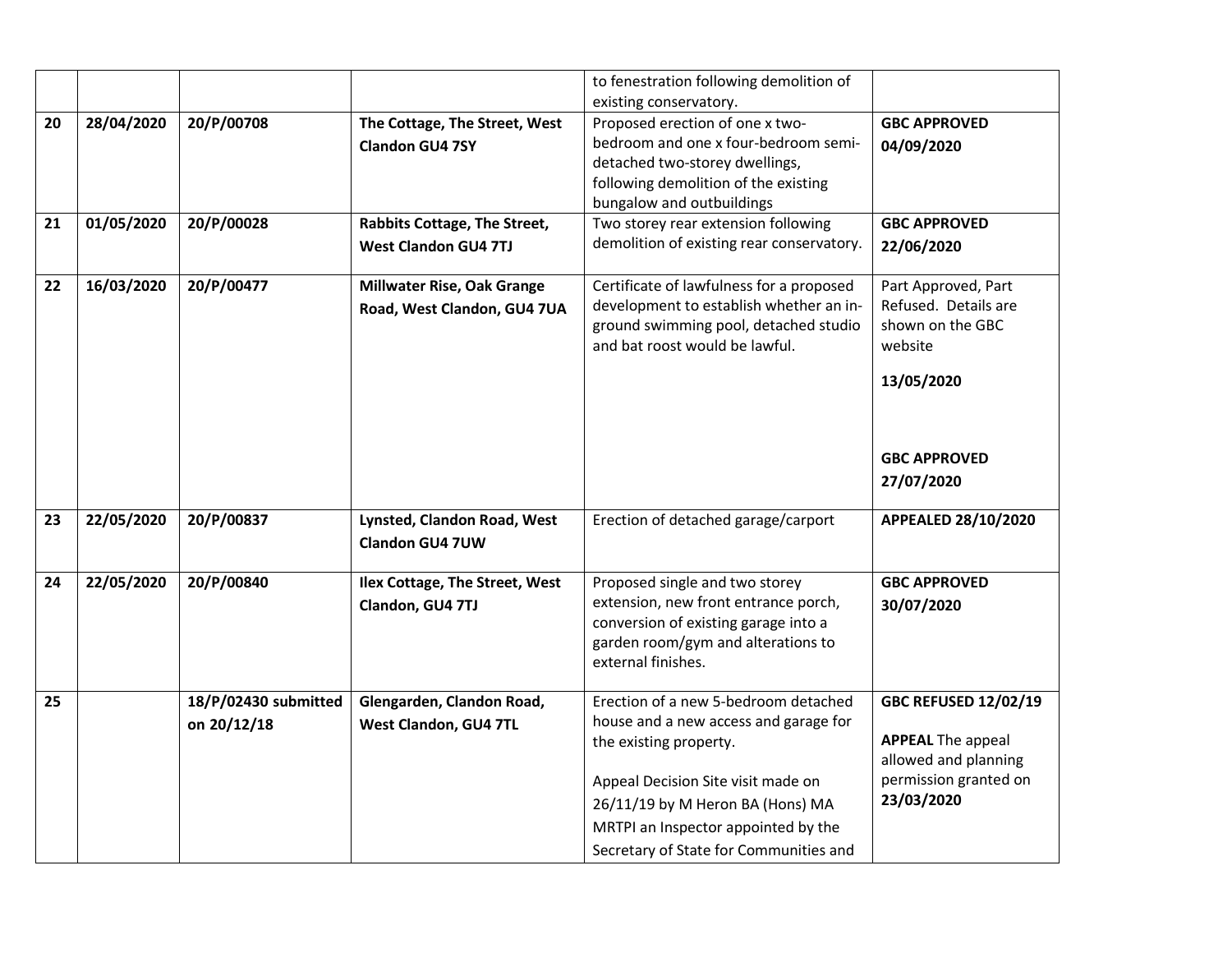|    |            |            |                                                                  | Local Government. Decision date: 23rd                                                                                                                                                                                                                                                                                                                                                                      |                                                                                                                           |
|----|------------|------------|------------------------------------------------------------------|------------------------------------------------------------------------------------------------------------------------------------------------------------------------------------------------------------------------------------------------------------------------------------------------------------------------------------------------------------------------------------------------------------|---------------------------------------------------------------------------------------------------------------------------|
|    |            |            |                                                                  | <b>March 2020</b>                                                                                                                                                                                                                                                                                                                                                                                          | <b>Variation of Condition 2</b><br>(approved plans)<br>received 15 September<br>2020.<br><b>GBC APPROVED</b><br>5/11/2020 |
| 26 | 04/06/2020 | 20/P/00879 | Lakeside, Oak Grange Road,<br><b>West Clandon GU4 7UF</b>        | Proposed new covered porch,<br>repositioning of two dormers on the<br>frontage and new glass atrium on front<br>roof slope, enlargement of dormer<br>above<br>garage; repositioning of chimney stack<br>on west elevation; part single/part two<br>storey extension with balcony on the<br>rear elevation, additional dormer to<br>rear, first floor rear and side extensions.<br>Changes to fenestration. | <b>GBC REFUSED</b><br>07/08/2020                                                                                          |
| 27 | 06/06/2020 | 20/P/00895 | <b>Barn End, The Street, West</b><br>Clandon, GU4 7TG            | Variation of condition 2 (drawing<br>numbers) of planning application<br>19/P/01963 approved on 26/05/2020, to<br>replace approved drawings AAL-19-206-<br>P01A, P03A, P05 and P06 with revised<br>drawings AAL-19-206-P01B, P03B, P05A<br>and P06A respectively to allow for<br>raising<br>the roof of Plot two's garage by 300mm.                                                                        | <b>Approved 23/03/2021</b>                                                                                                |
| 28 | 17/06/2020 | 20/P/00935 | Long Copse, The Street, West<br>Clandon, GU4 7ST                 | Construction of a new front gate with<br>four brick piers and brick wall and<br>widening of existing access.                                                                                                                                                                                                                                                                                               | <b>GBC APPROVED</b><br>15/09/2020                                                                                         |
| 29 | 17/06/2020 | 20/P/00894 | <b>Millwater Rise, Oak Grange</b><br>Road, West Clandon, GU4 7UA | Certificate of Lawfulness to establish<br>whether the proposed single storey<br>detached pool studio would be lawful.                                                                                                                                                                                                                                                                                      | <b>GBC APPROVED</b><br>27/07/2020                                                                                         |
| 30 | 23/06/2020 | 20/P/00969 | Broomfields, 14 Bennett Way,<br>West Clandon, GU4 7TN            | Erection of a single storey side and rear<br>extension                                                                                                                                                                                                                                                                                                                                                     | <b>GBC APPROVED</b><br>24/07/2020                                                                                         |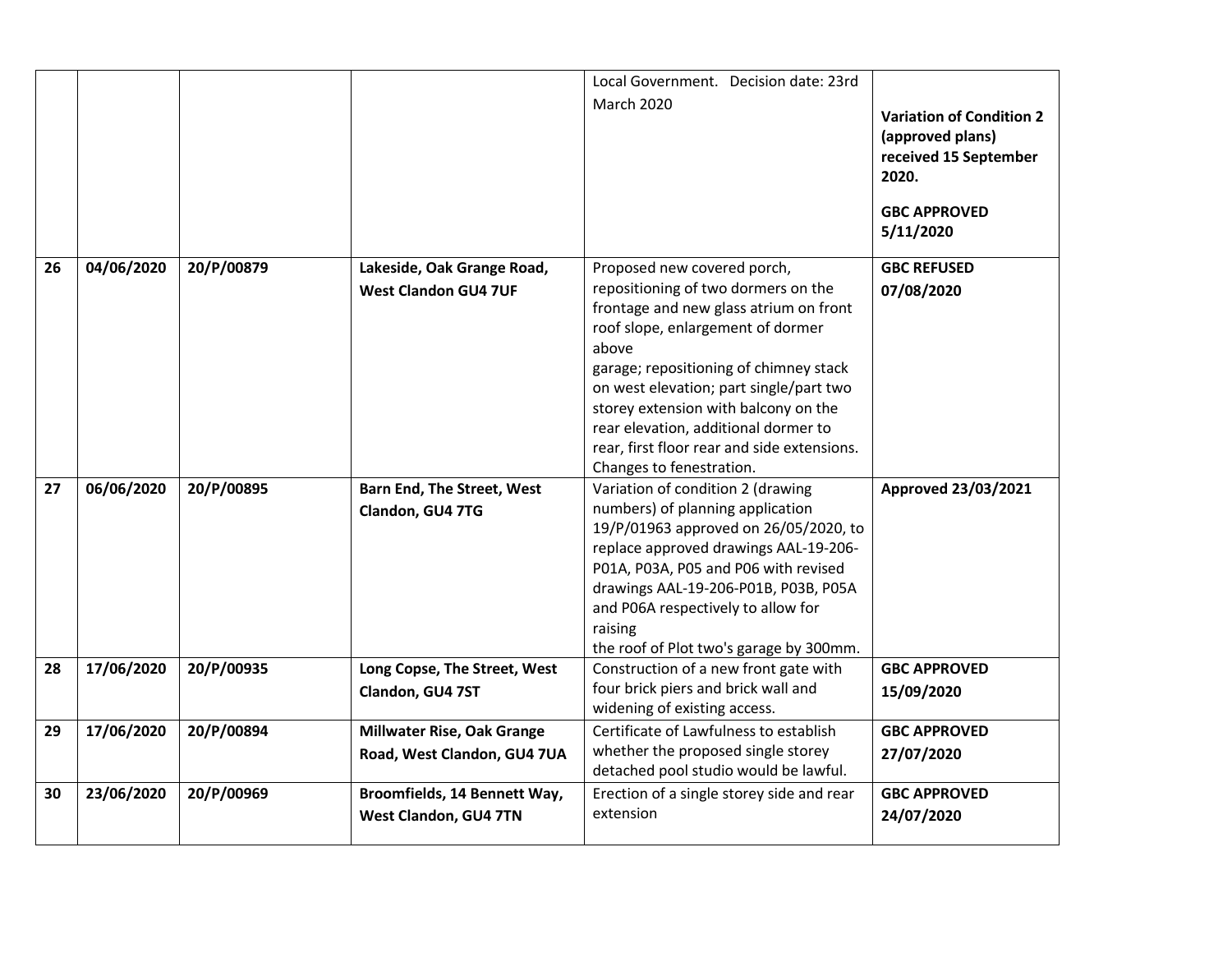| 31 | 23/06/2020 | 20/T/00165    | The Cottage, The Street, West                                  | Hawthorne x 7 - fell and grind stumps,                                     |                                  |
|----|------------|---------------|----------------------------------------------------------------|----------------------------------------------------------------------------|----------------------------------|
|    |            |               | Clandon, GU4 7SY                                               | Hazel - fell and eco plug stump                                            |                                  |
|    |            |               |                                                                | (West Clandon Conservation Area)                                           |                                  |
| 32 | 01/07/2020 | EN/20/00173   | <b>Land North of Lime Grove GU4</b>                            | Alleged unauthorised use of land to site                                   | <b>Planning Contravention</b>    |
|    |            | (Enforcement) | 7UH                                                            | a residential motor home                                                   | <b>Notice served by GBC</b>      |
|    |            |               |                                                                |                                                                            | 25/05/2021.                      |
|    |            |               |                                                                |                                                                            |                                  |
| 33 | 02/07/2020 | 20/P/00988    | Tudor Lodge, Clandon Road,                                     | Proposed dropped kerb and formation                                        | <b>GBC APPROVED</b>              |
|    |            |               | West Clandon GU4 7UU                                           | of a new access.                                                           | 21/08/2020                       |
|    |            |               |                                                                |                                                                            |                                  |
| 34 | 03/07/2020 | 20/P/01072    | Squirrels Hatch, Malacca Farm,                                 | Erection of a four-bay garage structure                                    | <b>GBC REFUSED</b>               |
|    |            |               | West Clandon, GU4 7UG                                          | following demolition of existing open car                                  | 17/08/2020                       |
|    |            |               |                                                                | port structure                                                             |                                  |
| 35 | 20/07/2020 | 20/P/01165    | Land to the south of Barn End,<br>The Street, West Clandon GU4 | Erection of two detached two storey<br>dwellings with associated garaging, | <b>GBC APPROVED</b>              |
|    |            |               | 7TG                                                            | served by the approved access road                                         | 24/05/2021                       |
|    |            |               |                                                                | under planning permission 19/P/00924                                       |                                  |
| 36 | 20/07/2020 | 20/P/01166    | The Lodge At, Barn End, The                                    | Erection of rear extension to provide a                                    | <b>Notice of further</b>         |
|    |            |               | <b>Street, West Clandon GU4 7TG</b>                            | second bedroom with en-suite shower                                        | application submitted            |
|    |            |               |                                                                | room.                                                                      | under 20/P/02064-                |
|    |            |               |                                                                |                                                                            | 7/12/2020                        |
|    |            |               |                                                                |                                                                            |                                  |
|    |            |               |                                                                |                                                                            | <b>REFUSED 28/01/2021</b>        |
|    |            |               |                                                                |                                                                            |                                  |
|    |            |               |                                                                |                                                                            | APPEALED 04/02/2021              |
|    |            |               |                                                                |                                                                            | <b>Further application April</b> |
|    |            |               |                                                                |                                                                            | 2021                             |
|    |            |               |                                                                |                                                                            |                                  |
| 37 | 22/07/2020 | 20/P/01164    | 4 Lime Close, West Clandon                                     | Erection of two storey rear extension                                      | <b>Certificate of Lawfulness</b> |
|    |            |               | <b>GU4 7UL</b>                                                 |                                                                            | sought on proposed               |
|    |            |               |                                                                |                                                                            | single storey rear               |
|    |            |               |                                                                |                                                                            | extension. 20/P/01990            |
|    |            |               |                                                                |                                                                            | 23/11/2020                       |
|    |            |               |                                                                |                                                                            |                                  |
|    |            |               |                                                                |                                                                            | <b>APPROVED BY GBC</b>           |
|    |            |               |                                                                |                                                                            | 06/01/2021                       |
|    |            |               |                                                                |                                                                            |                                  |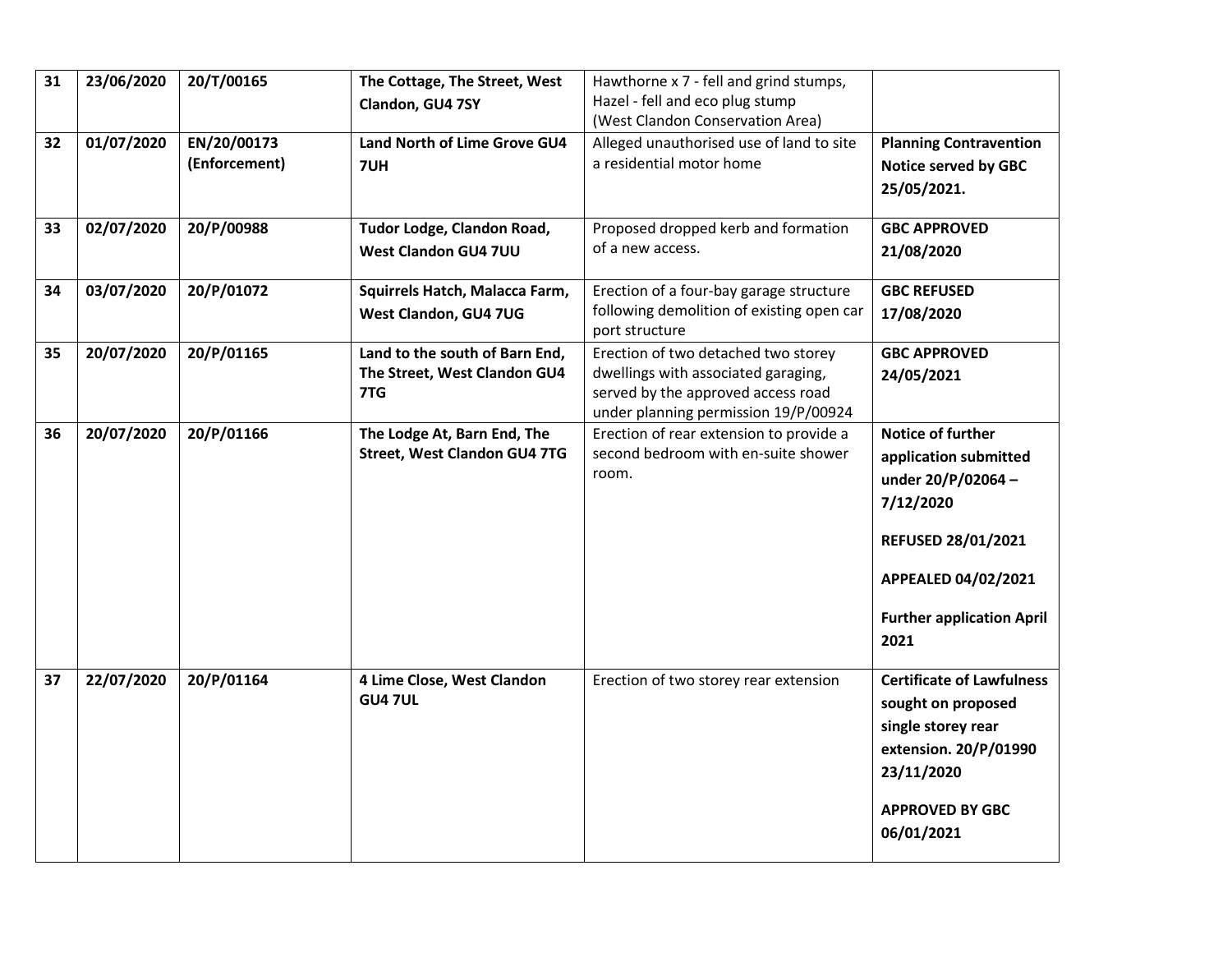| 38 | 27/07/2020 | 20/T/00209 | <b>Clandon Church Of England</b>       | Tree number 0633 (in attached report)                                      |                     |
|----|------------|------------|----------------------------------------|----------------------------------------------------------------------------|---------------------|
|    |            |            | Aided Infant School, The Street,       | Mixed broadleaf group work as per                                          |                     |
|    |            |            | West                                   | report: Crown lift (2 of group by 2m,                                      |                     |
|    |            |            | <b>Clandon GU4 7ST</b>                 | 21m tree) (Clear building by 2m)                                           |                     |
|    |            |            |                                        | Remove all dead wood >25mm diameter                                        |                     |
|    |            |            |                                        | (2 of group, 21m tree) Tree group                                          |                     |
|    |            |            |                                        | number 0636 (in attached report) Tilia x                                   |                     |
|    |            |            |                                        | europaea (Common Lime) (group) work                                        |                     |
|    |            |            |                                        | as per report: Remove epicormic growth                                     |                     |
|    |            |            |                                        | (23 of group, to 2m, 10m tree) (Inspect                                    |                     |
|    |            |            |                                        | base once removed or ask neighbour for                                     |                     |
|    |            |            |                                        | inspection details) (West Clandon                                          |                     |
|    |            |            |                                        | Conservation Area).                                                        |                     |
| 38 | 30/07/2020 | 20/P/01253 | Land north of Hawthorns and            | Proposed construction of a single storey                                   | REFUSED 13/11/2020  |
|    |            |            | south east of, Shere Road, West        | dwelling following demolition of existing                                  |                     |
|    |            |            | Clandon,                               | outbuilding.                                                               |                     |
|    |            |            | GU4 8SF                                |                                                                            |                     |
| 39 | 03/08/2020 | 20/P/01173 | <b>Bruce Cottage, The Street, West</b> | Proposed erection of a two-storey                                          | <b>GBC APPROVED</b> |
|    |            |            | <b>Clandon GU4 7TE</b>                 | detached dwelling following demolition                                     | 5/11/2020           |
|    |            |            |                                        | of the existing garage.                                                    |                     |
| 40 | 04/08/2020 | 20/P/01286 | Orchard Cottage, Greta Bank,           | Erection of detached dwelling with                                         |                     |
|    |            |            | West Horsley, Leatherhead,             | attached garage                                                            |                     |
|    |            |            | <b>KT24 6HH</b>                        |                                                                            |                     |
| 41 | 04/08/2020 | 20/T/00223 | <b>Gate Cottage, The Street, West</b>  | G1 - 4 X CYPRESS (Neighbouring trees in                                    |                     |
|    |            |            | Clandon GU4 7SU                        | Clandon Regis): Remove. G2 - 2 X                                           |                     |
|    |            |            |                                        | ROBINIA (Neighbouring trees in Clandon                                     |                     |
|    |            |            |                                        | Regis): Cut back overhanging                                               |                     |
|    |            |            |                                        | branches to near boundary up to                                            |                     |
|    |            |            |                                        | approx. 5m in height. FRONT BOUNDARY                                       |                     |
|    |            |            |                                        |                                                                            |                     |
|    |            |            |                                        | T3 - BEECH (in hedge): Remove T4 -                                         |                     |
|    |            |            |                                        | HOLLY: Crown lift to 2.4m. T5 - ELM:                                       |                     |
|    |            |            |                                        | Remove. TREES BY DRIVE T6 - LIME:                                          |                     |
|    |            |            |                                        | Remove                                                                     |                     |
|    |            |            |                                        | deadwood & crown thin 10%. T7 -                                            |                     |
|    |            |            |                                        | NORWAY MAPLE: Remove deadwood                                              |                     |
|    |            |            |                                        | and crown lift to 3m. BACK GARDEN                                          |                     |
|    |            |            |                                        | (from front to back) T8 - DECAYED                                          |                     |
|    |            |            |                                        | LEANING SYCAMORE: Remove. T9 -                                             |                     |
|    |            |            |                                        | LEANING YEW: Crown lift to 3m. T10 -<br>LIME: Crown lift to 3m. T11 - YEW: |                     |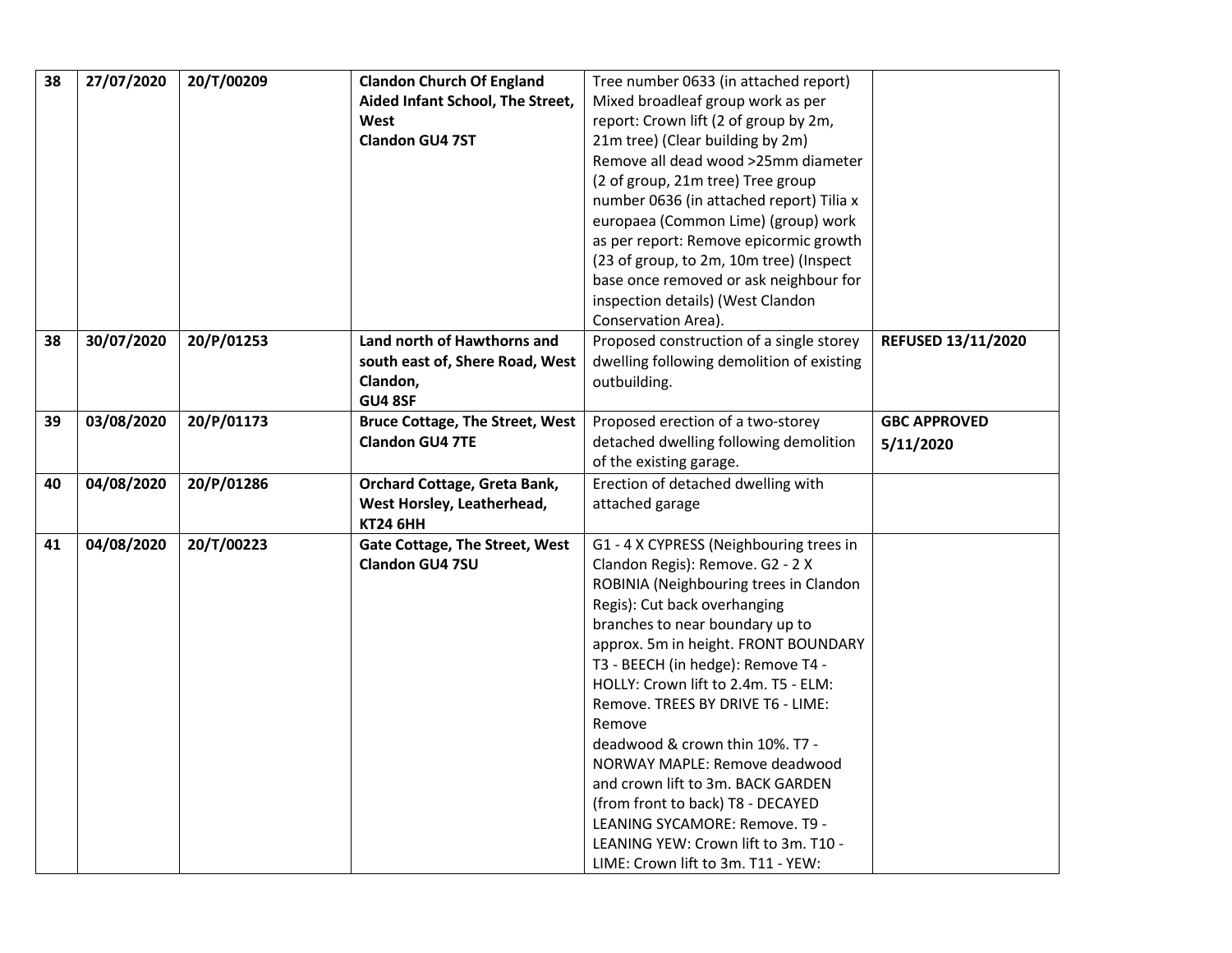|    |            |              |                                        | Crown lift to 3m. T12 - LIME: Crown lift      |                      |
|----|------------|--------------|----------------------------------------|-----------------------------------------------|----------------------|
|    |            |              |                                        | to 3m. T13 - LIME: Remove deadwood &          |                      |
|    |            |              |                                        | crown lift to 3m. T14 - YEW: Crown lift       |                      |
|    |            |              |                                        | to 3m (West Clandon Conservation              |                      |
|    |            |              |                                        | Area).                                        |                      |
| 42 | 06/08/2020 | 20/P/01286   | Land adjacent to Orchard               | Erection of detached dwelling with            |                      |
|    |            |              | Cottage, Greta Bank, West              | attached garage                               |                      |
|    |            |              | Horsley, KT24 6HH                      |                                               |                      |
| 43 | 31/07/2020 | 20/P/01290   | The Wildings, Malacca Farm,            | Certificate of Lawfulness for a proposed      | <b>GBC APPROVED</b>  |
|    |            |              | <b>West Clandon GU4 7UG</b>            | development to establish whether the          | 24/09/2020           |
|    |            |              |                                        | erection of detached 3 bay garage             |                      |
|    |            |              |                                        | incorporating a machinery store would         |                      |
|    |            |              |                                        | be lawful.                                    |                      |
| 44 | 18/08/2020 | 20/P/01398   | Elm Cottage, The Street, West          | Erection of 4 new dwellings following         | GBC Delegated -      |
|    |            |              | Clandon, Guildford, Surrey GU4         | demolition of existing dwelling.              | REFUSED 23/10/2020   |
|    |            |              | 7TG                                    |                                               |                      |
| 45 | 19/08/2020 | 20/P/01397   | Little Paddock, Clandon Road,          | Conversion of garage into habitable           | <b>GBC Delegated</b> |
|    |            |              | West Clandon, Guildford, GU4           | accommodation, including replacement          | 14/10/2020           |
|    |            |              | 7UU                                    | of garage doors with timber windows           |                      |
|    |            |              |                                        | and other changes to fenestration.            |                      |
| 46 | 01/09/2020 | 20/P/01473   | Abbots Mead, Clandon Road,             | Proposed partial covering of existing         |                      |
|    |            |              | West Clandon, Guildford,               | garage and new roof over existing             |                      |
|    |            |              | <b>Surrey GU4 7UW</b>                  | ground floor elevation.                       |                      |
| 47 | 18/09/20   | 20/P/01506/7 | <b>Clandon Regis, The Street, West</b> | Proposed replacement of a section of          | <b>APPROVED-</b>     |
|    |            |              | Clandon, Guildford, GU4 7SU            | the walled garden with gate at Clandon        | 11/11/2020           |
|    |            |              |                                        | Regis to replace larger gate                  |                      |
| 48 | 25/09/20   | 20/P/01600   | Ambry Cottage, The Street,             | Two storey rear extension and roof            | APPROVED BY GBC      |
|    |            |              | West Clandon Guildford, GU4            | alterations                                   | 22/12/2020           |
|    |            |              | 7ST                                    |                                               |                      |
| 49 | 29/09/20   | 20/P/01612   | <b>Dennett Cottage, Tithebarns</b>     | Proposed single storey rear extension to      | Withdrawn-           |
|    |            |              | Lane, Send, Woking, GU23 7LE           | replace existing conservatory. Addition       | 26/11/2020           |
|    |            |              |                                        | of dormer window on rear roof slop and        |                      |
|    |            |              |                                        | first floor side infill extension to existing |                      |
|    |            |              |                                        | balcony following demolition of existing      |                      |
|    |            |              |                                        | shed and greenhouse.                          |                      |
| 50 | 28/10/2020 | 20/P/01824   | <b>Australind, The Street, West</b>    | Proposed to increase height of roof of        | APPROVED BY GBC      |
|    |            |              | Clandon, Guildford, GU4 7TE            | existing single storey rear extension to      | 16/12/2020           |
|    |            |              |                                        | form new roof within roof space,              |                      |
|    |            |              |                                        | insertion of three new roof lights and re-    |                      |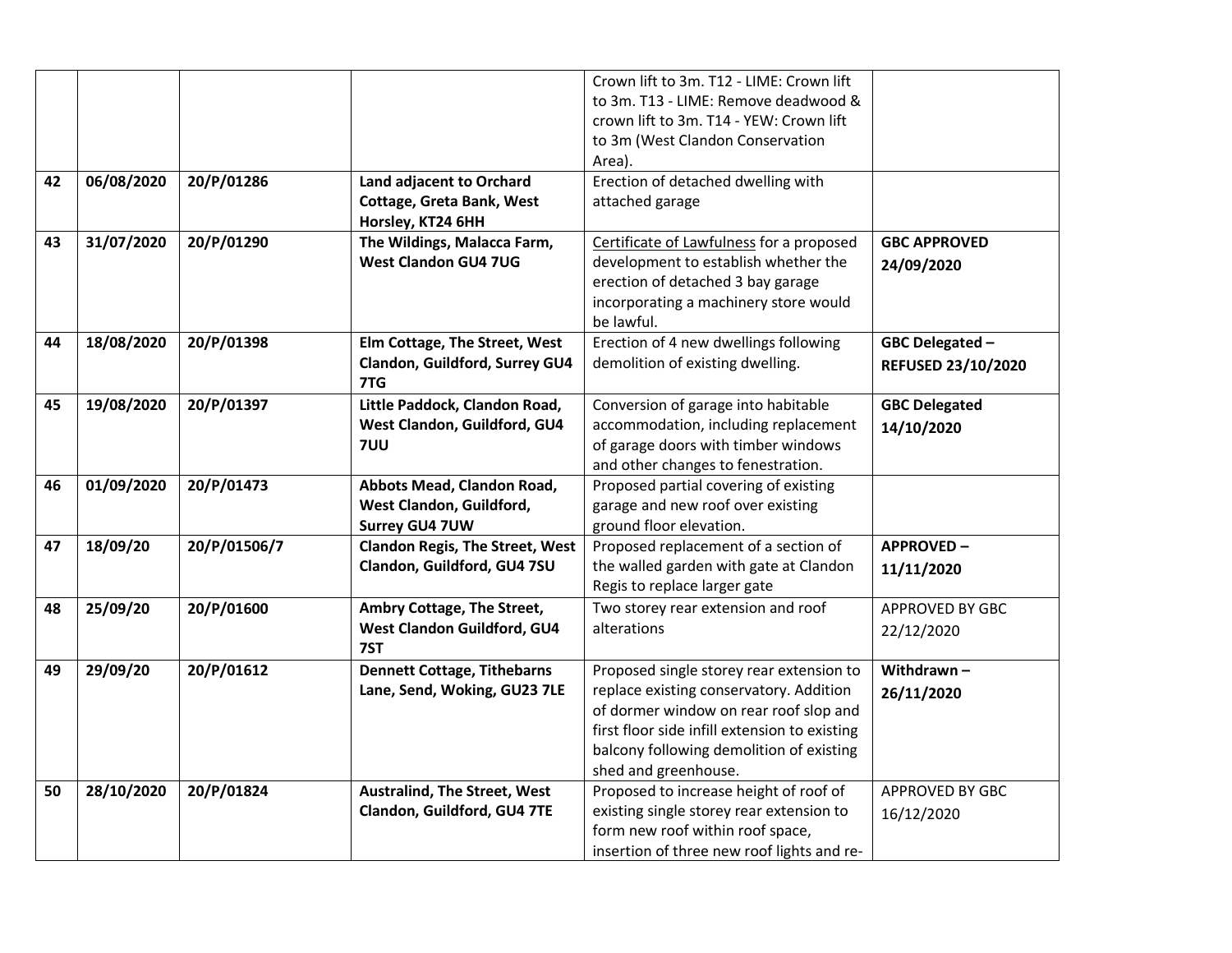|    |            |                            |                                                                                                 | siting of pv solar panels.                                                                                                      |                                                           |
|----|------------|----------------------------|-------------------------------------------------------------------------------------------------|---------------------------------------------------------------------------------------------------------------------------------|-----------------------------------------------------------|
| 51 | 10/11/2020 | 20/P/01889                 | The Cottage, The Street, West<br>Clandon, Guildford GU4 7SY                                     | Variation to planning app 20/P/00708:<br>to allow for minor modifications to the<br>roof line and internal alterations.         | Approved by GBC<br>15/04/2021                             |
| 52 | 12/11/2020 | 20/P/01908 &<br>20/P/01909 | Dibbles, The Street, West<br>Clandon, Guildford GU4 7SX                                         | Garage conversion.                                                                                                              | <b>BOTH APPLICATIONS</b><br>APPROVED BY GBC<br>24/12/2020 |
| 53 | 12/11/2020 | 20/P/01905                 | Holmehurst, Dedswell Drive,<br>West Clandon, Guildford GU4<br>7TQ                               | Front porch demolition, single storey<br>side, back and front extension.                                                        | <b>APPROVED BY GBC</b><br>24/12/2020                      |
| 54 | 25/11/2020 | 20/P/01992                 | 12 Lime Close, West Clandon,<br>Guildford, GU4 7UL                                              | Two storey side extension with dormers<br>to front elevation, single storey to rear<br>and side extension.                      | Approved 01/03/2021                                       |
| 55 | 25/11/2020 | 20/P/01984                 | April Cottage, Lime Grove,<br><b>West Clandon Guildford GU4</b><br>7UT                          | Single storey rear extension. Demolition<br>of existing conservatory.                                                           |                                                           |
| 56 | 25/11/2020 | 20/T/00358                 | <b>Ashley Park Nursing Home, The</b><br><b>Street, West Clandon Guildford</b><br><b>GU4 7SU</b> | <b>Tree Felling</b>                                                                                                             |                                                           |
| 57 | 08/12/2020 | 20/P/02100                 | 5 Foxfield, West Clandon<br>Guildford, GU23 6BB                                                 | C of lawfulness in relation to addition of<br>garage doors to a carport                                                         | Approved 09/02/2021                                       |
| 58 | 16/12/2020 | 20/P/02158                 | Squirrels Hatch, Malacca Farm,<br><b>West Clandon Guildford GU4</b><br>7UG                      | Erection of a three-bay garage structure<br>following demolition of existing open car<br>port structure                         | Approved 28/01/2021                                       |
| 59 | 04/01/2021 | 20/P/01961                 | <b>Coppice, Dedswell Drive, West</b><br><b>Clandon Guildford GU4 7TQ</b>                        | Construction of a swimming pool,<br>including paving, small pump house and<br>changing room                                     | Approved 23/03/2021                                       |
| 60 | 14/01/2021 | 21/P/00057                 | Greenmantle, Lime Grove,<br>West Clandon, Guildford GU4<br>7UH                                  | Certificaate of Lawful development for<br>single storey side and two storey rear<br>extension.                                  | Refused 11/03/2021                                        |
| 61 | 28/01/2021 | 21/P/00090                 | <b>Highway House, Dedswell</b><br>Drive, West Clandon, GU4 7TQ                                  | Single storey front extension and<br>conversion of garage into habitable<br>accommodation and new detached<br>garage structure. | Refused 26/01/2022                                        |
| 62 | 28/01/2021 | 21/T/00024                 | <b>Ashley Park Nursing Home, The</b><br><b>Street, West Clandon, Guildford</b>                  | Cyprus Trees crown lift.                                                                                                        |                                                           |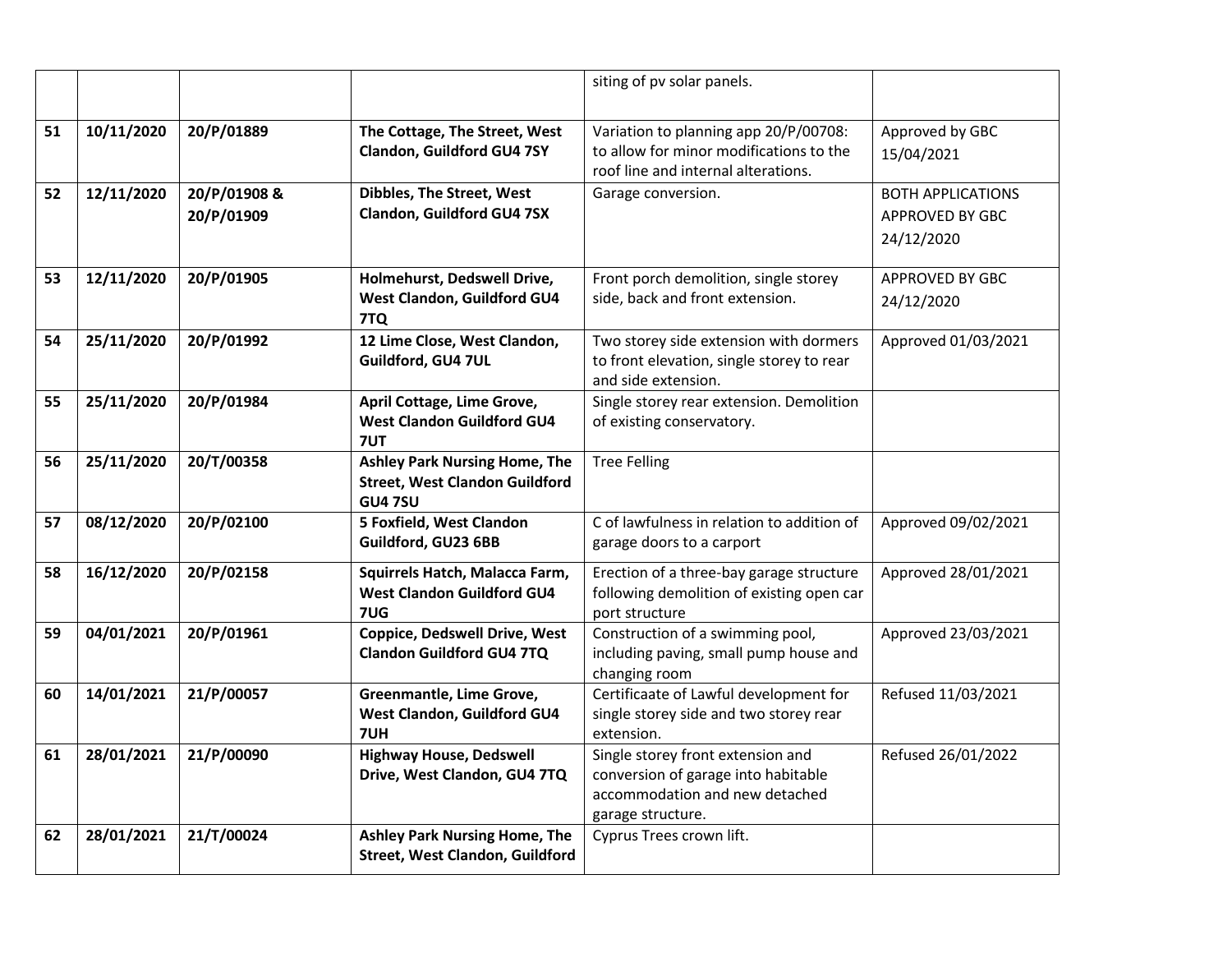|    |            |            | <b>GU47SU</b>                                                                    |                                                                                                                                                                         |                                                                   |
|----|------------|------------|----------------------------------------------------------------------------------|-------------------------------------------------------------------------------------------------------------------------------------------------------------------------|-------------------------------------------------------------------|
| 63 | 29/01/2021 | 21/P/00104 | <b>Bruce Cottage, The Street, West</b><br>Clandon, Guildford GU4 7TE             | Variation of condition 2 of planning<br>application 20/P/01173 approved<br>05/11/2020 to make changes to<br>fenestration and internal layout                            | Withdrawn 23/07/2021                                              |
| 64 | 22/01/2021 | 21/W/00011 | 4 Lime Close, West Clandon,<br><b>Guildford GU4 7UL</b>                          | Prior notice for single storey 8 metre<br>rear extension, 3.61 metres in height<br>and eves of 3.02 metre height.                                                       | Approved 23/03/2021                                               |
| 65 | 03/02/2021 | 21/P/00147 | Green Tiles, Clandon Road,<br>West Clandon, Guildford, GU4<br>7UU                | Erection of a double garage                                                                                                                                             |                                                                   |
| 66 | 04/02/2021 | 21/P/00156 | Long Copse, The Street, West<br>Clandon, Guildford GU4 7ST                       | Construction of a new shed/ building<br>following demolition of existing.                                                                                               | Approved 22/03/2021                                               |
| 67 | 04/02/2021 | 21/P/00068 | Carisworth, Woodstock, West<br>Clandon, Guildford, GU4 7UJ                       | Refurbish covered way rood and<br>construct walls to enclose area including<br>changes to fenestration.                                                                 | Approved 06/04/2021                                               |
| 68 | 10/02/2021 | 20/P/02111 | Land Adjacent to Hawthorns,<br><b>Shere Road</b>                                 | Replacement of exiting outbuilding with<br>new small dwelling                                                                                                           | Refused by GBC<br>14/04/21                                        |
| 69 | 17/02/2021 | 21/W/00022 | Lakeside, Oak Grange Road,<br><b>West Clandon</b>                                | Prior notification of single storey 8metre<br>extension, 4m in height with eaves<br>height of 2.4m                                                                      |                                                                   |
| 70 | 23/02/2021 | 21/T/00059 | <b>Brownlow Cottage, The Street,</b><br><b>West Clandon</b>                      | T1 Yew and T2 Willow - fell and treat<br>stump                                                                                                                          |                                                                   |
| 71 | 26/02/2021 | 21/P/00396 | <b>Australind, The Street, West</b><br>Clandon                                   | Variation of Condition 2 of Planning<br>Application 20/P/01824 approved Dec<br>2020 to allow changes such as increase<br>in height to first floor extension by<br>500mm | Approved by GBC<br>23/04/2021.<br>Further approval<br>09/08/2021. |
| 72 | 26/02/2021 | 21/P/00397 | Oakleigh, (Land adjacent to<br>Glengarden), Clandon Road,<br><b>West Clandon</b> | Variation to Condition 2 of Planning<br>permission approved under 20/P/01524                                                                                            |                                                                   |
| 73 | 05/03/2021 | 21/P/00458 | <b>Millwater Rise, Oak Grange</b><br>Road, West Clandon                          | Single storey rear infill extension                                                                                                                                     | GBC Refused 29/04/2021                                            |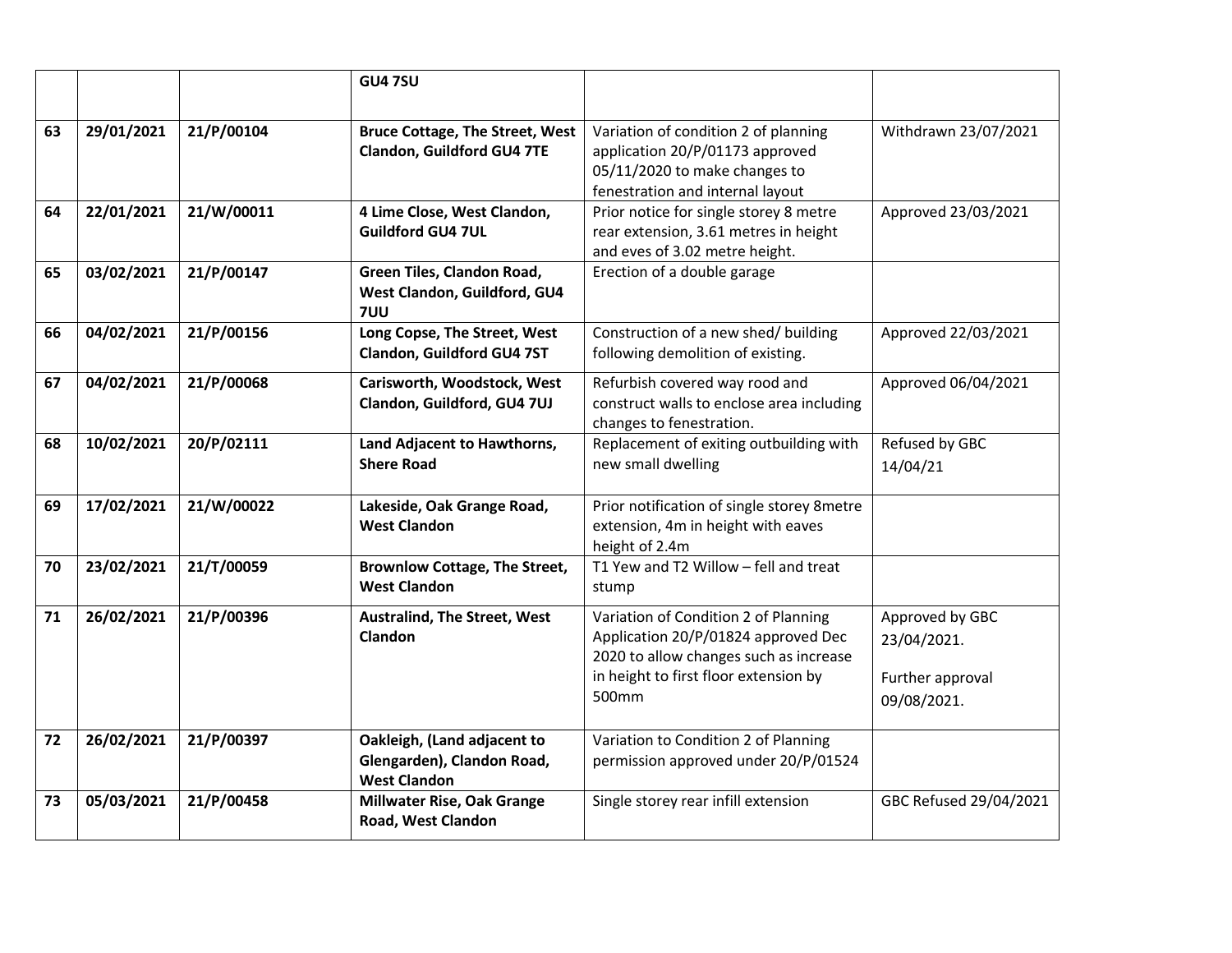| 74 | 11/03/2021 | 21/P/00339 | Elm Cottage, The Street, West<br>Clandon                   | Erection of 2no. pairs of semi-detached<br>dwellings following demolition of<br>detached bungalow, with associated<br>access, parking and landscaping.                 | $22/06/2021 -$<br>Amendment to 1 pair of<br>semi-detached dwellings<br>and 1 detached dwelling,<br>Refused 11/08/2021 |
|----|------------|------------|------------------------------------------------------------|------------------------------------------------------------------------------------------------------------------------------------------------------------------------|-----------------------------------------------------------------------------------------------------------------------|
| 75 | 31/03/2021 | 21/P/00722 | Summerwood, Dedswell Drive,<br><b>West Clandon</b>         | Part-single and Part-two storey<br>extension at rear.                                                                                                                  | Approved 07/09/2021                                                                                                   |
| 76 | 08/04/2021 | 21/T/00104 | Glengarden, Clandon Road,<br><b>West Clandon</b>           | T1 - Oak - Reduce crown height by 7m,<br>and crown spread by 11m, leaving a<br>residual crown height of 10m and<br>spread of 8m. (Tree Protection Order<br>P1/201/216) |                                                                                                                       |
| 75 | 27/04/2021 | 21/P/00932 | 13 Glebe Cottages, West<br>Clandon                         | Removal of existing timber cladding,<br>strengthening of external walls and<br>replacement of existing fascias and<br>soffits,                                         | Approved                                                                                                              |
| 76 | 27/04/2021 | 21/P/00933 | 16 Glebe Cottages, West<br>Clandon                         | Removal of existing timber cladding,<br>strengthening of external walls and<br>replacement of existing fascias and<br>soffits,                                         | Approved                                                                                                              |
| 77 | 27/04/2021 | 21/P/00934 | 20 Glebe Cottages, West<br>Clandon                         | Removal of existing timber cladding,<br>strengthening of external walls and<br>replacement of existing fascias and<br>soffits,                                         | Approved                                                                                                              |
| 78 | 27/04/2021 | 21/P/00935 | 21 Glebe Cottages, West<br>Clandon                         | Removal of existing timber cladding,<br>strengthening of external walls and<br>replacement of existing fascias and<br>soffits,                                         | Approved                                                                                                              |
| 79 | 27/04/2021 | 21/P/00936 | 22 Glebe Cottages, West<br>Clandon                         | Removal of existing timber cladding,<br>strengthening of external walls and<br>replacement of existing fascias and<br>soffits,                                         | Approved                                                                                                              |
| 80 | 21/04/2021 | 21/C/00002 | O/S Telephone Exchange, The<br><b>Street, West Clandon</b> | Consultation from BT for removal of<br>public phone kiosk                                                                                                              |                                                                                                                       |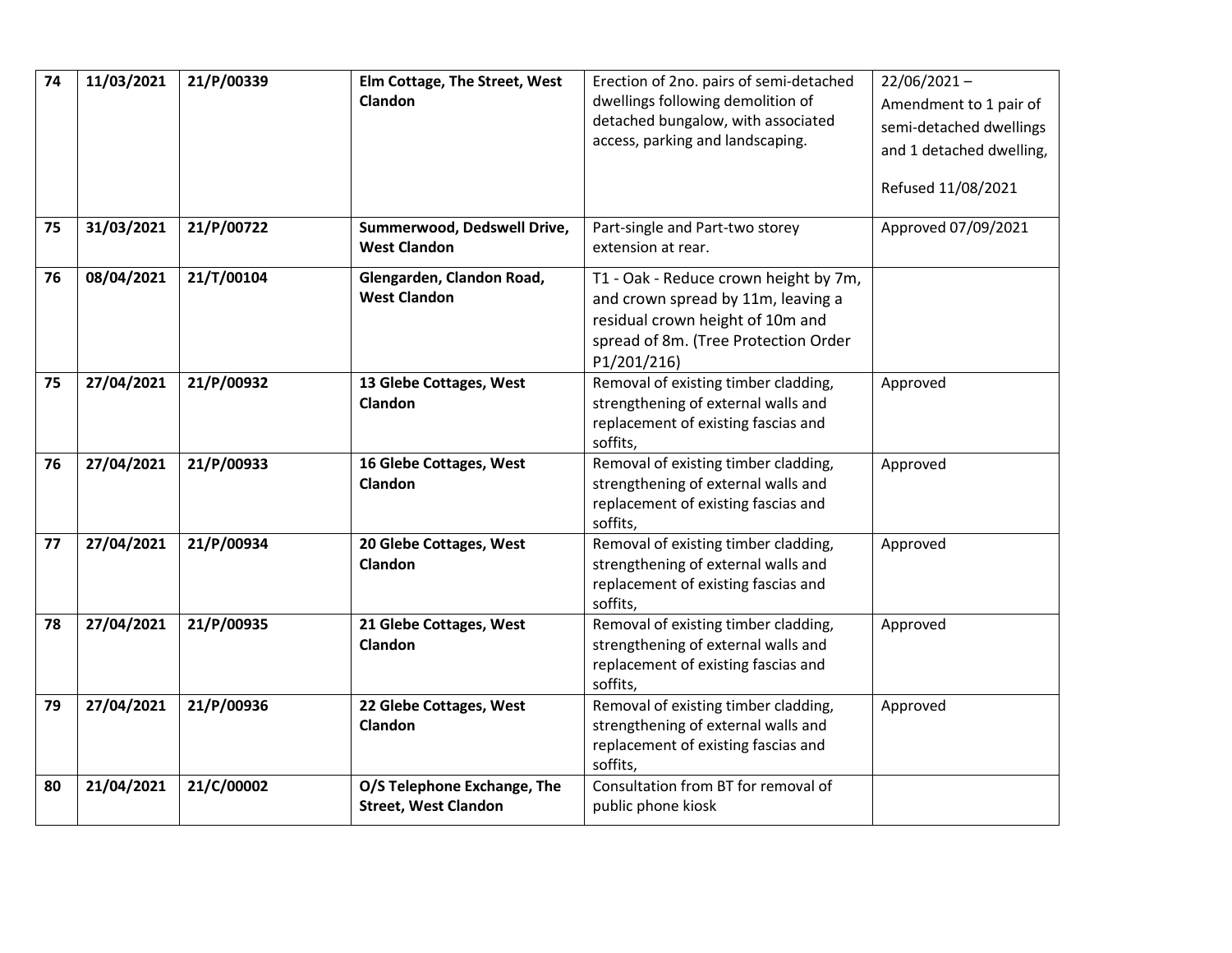| 81 | 28/04/2021 | 21/P/00882         | The Lodge at Barn Elm, West<br>Clandon                 | Single storey rear extension.                                                                                                                                                                                 | Approved 02/12/2021                |
|----|------------|--------------------|--------------------------------------------------------|---------------------------------------------------------------------------------------------------------------------------------------------------------------------------------------------------------------|------------------------------------|
| 82 | 05/05/2021 | 21/P/00940         | Land Adjacent to Hawthorns,<br><b>Shere Road</b>       | Replacement of exiting outbuilding with<br>new small dwelling. Update of<br>20/P/02111.                                                                                                                       | Refused 17/01/22                   |
| 83 | 07/05/2021 | 21/P/00974         | Holmehurst, Dedswell Drive,<br><b>West Clandon</b>     | Amendment to approved application<br>20/P/01905 - our ref. 53).                                                                                                                                               | GBC approved<br>29/07/2021         |
| 84 | 07/05/2021 | 21/T/00144 & 00147 | Willow Pond House, The Street,<br><b>West Clandon</b>  | Maple (T1) - removal of diseased tree in<br>rear garden; Silver birch (T2) - fell. West<br>Clandon Conservation Area.                                                                                         |                                    |
| 85 | 10/05/2021 | 21/P/01041         | Lakeside, Oak Grange Road,<br><b>West Clandon</b>      | Proposed new covered porch; part<br>single, part two storey extension with<br>balcony on rear elevation, first floor rear<br>and side extensions, front and rear roof-<br>lights and changes to fenestration. | Approved 27/08/2021                |
| 86 | 11/05/2021 | 21/P/01049         | 4. Lime Close, West Clandon                            | Construction of two storey rear<br>extension.                                                                                                                                                                 | Refused 13/07/2021                 |
| 87 | 28/05/2021 | 21/P/01111         | Inveran, Woodstock, West<br>Clandon                    | Removal of existing garage and covered<br>enclosed patio and erection of side and<br>rear single storey extension with rooms<br>in roof.                                                                      | Refused 16/07/2021                 |
| 88 | 01/06/2021 | 19/P/02223         | Land at Garlick's Arch                                 | Full planning permission for 220<br>residential dwellings, travelling<br>showpeople plots and 81sqm<br>community facility. Outline planning<br>permission for up to 300 residential<br>dwellings.             | <b>GBC Approved</b><br>09/06/2021. |
| 89 | 16/06/2021 | 21/P/01229         | <b>Wistmans Wood, Oak Grange</b><br>Road, West Clandon | Enlargement of existing roof dormer<br>to rear                                                                                                                                                                | Approve 16/09/2021                 |
| 90 | 16/06/2021 | 21/P/01247         | Glengarden, Clandon Road,<br><b>West Clandon</b>       | Construction of a single storey oak<br>framed building comprising a double<br>garage and office /gym with a pitched<br>roof.                                                                                  | Refused 30/07/2021                 |
| 91 | 25/06/2021 | 21/P/01267         | Greenmantle, Lime Grove,<br><b>West Clandon</b>        | Certificate of Lawfulness for a<br>proposed development to establish<br>whether a single storey side extension<br>and a single storey rear extension                                                          |                                    |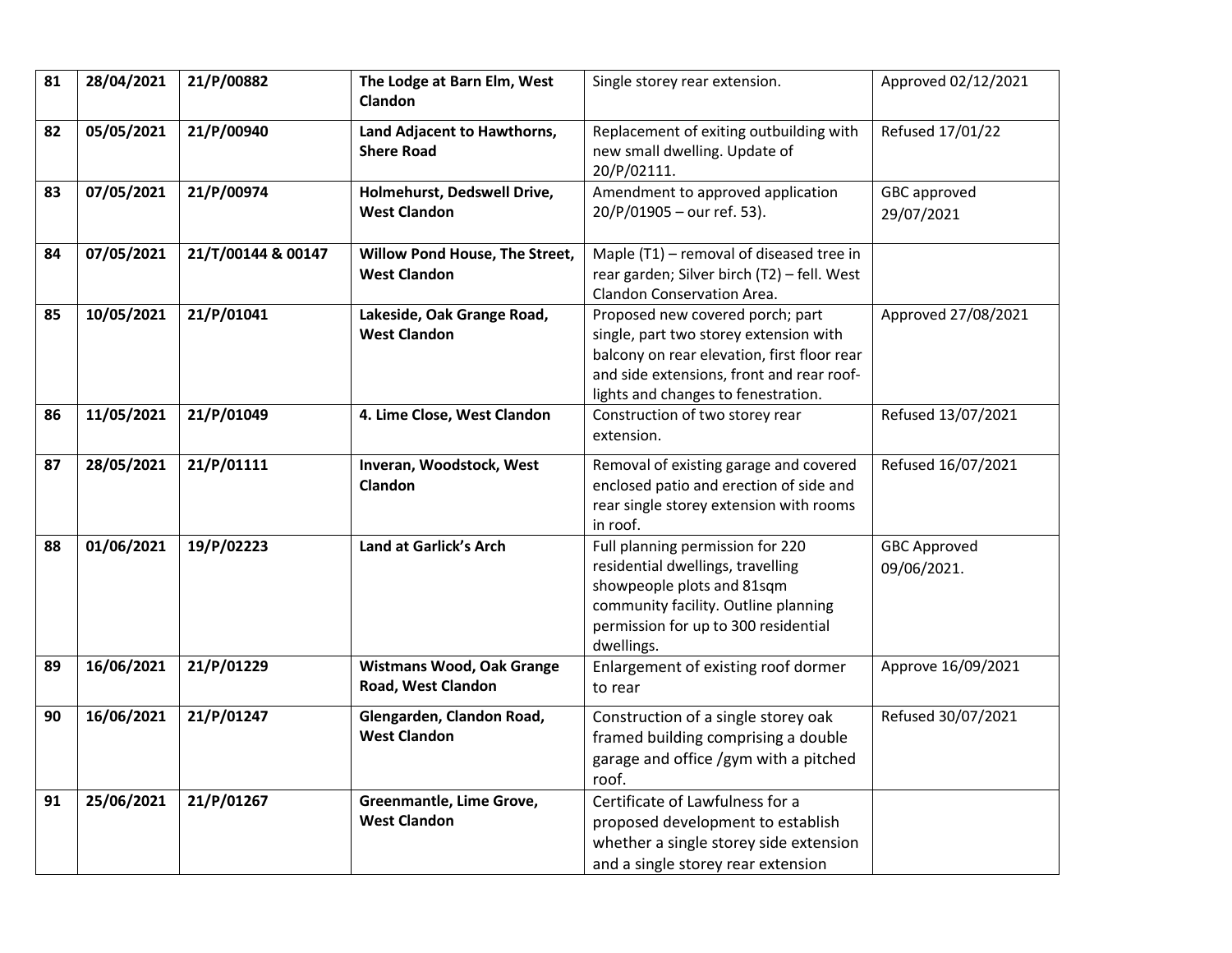|    |            |            |                                 | would be lawful.                                         |                      |
|----|------------|------------|---------------------------------|----------------------------------------------------------|----------------------|
|    |            |            |                                 |                                                          |                      |
| 92 | 25/06/2021 | 21/T/00193 | White Lodge, The Street, West   | Beech (T1) - Reduce canopy of south                      |                      |
|    |            |            | Clandon                         | side of tree by 1 metre. Norway Maple                    |                      |
|    |            |            |                                 | (T2) - Reduce canopy of south side of                    |                      |
|    |            |            |                                 | tree by 1 metre. Ash (T3). Reduce                        |                      |
|    |            |            |                                 | canopy of south side of tree by 2.5                      |                      |
|    |            |            |                                 | metres. West Clandon Conservation                        |                      |
|    |            |            |                                 | Area.                                                    |                      |
| 93 | 02/07/2021 | 21/P/01292 | Railway Cottage, 1. The Street, | Ground floor kitchen extension.                          | GBC approved         |
|    |            |            | <b>West Clandon</b>             |                                                          | 10/12/2021           |
|    |            |            |                                 |                                                          |                      |
| 94 | 06/07/2021 | 21/P/00991 | Land adjacent to, Little        | Outline application to consider access,                  | Withdrawn 10/9/2021  |
|    |            |            | Paddock, Clandon Road, West     | layout and scale for the erection of a                   |                      |
|    |            |            | Clandon                         | two storey residential dwelling with                     |                      |
|    |            |            |                                 | rooms in the roof, on land adjacent to<br>Little Paddock |                      |
| 95 | 26/07/2021 | 21/P/01518 | Chipperfield, Dedswell Drive,   | Single-storey side extension with                        | Approved 20/12/2021. |
|    |            |            | <b>West Clandon</b>             | carport, 1st floor infill extension and                  |                      |
|    |            |            |                                 | changes to rear single storey roof                       |                      |
| 96 | 26/07/2021 | 21/W/00089 | Greenacre, Oak Grange Road,     | Prior notification for a single storey 8                 |                      |
|    |            |            | <b>West Clandon</b>             | metre rear extension, 4 metres in                        |                      |
|    |            |            |                                 | height with an eaves height of 2.4                       |                      |
|    |            |            |                                 | metres with the erection of a single                     |                      |
|    |            |            |                                 | storey side extension, to each side of                   |                      |
|    |            |            |                                 | the existing (Class A), the erection of                  |                      |
|    |            |            |                                 | an additional storey to the existing.                    |                      |
|    |            |            |                                 | (Class AA), the erection of a Garage.                    |                      |
|    |            |            |                                 | (Class E) together with the erection of                  |                      |
|    |            |            |                                 | a single storey out building ancillary to                |                      |
|    |            |            |                                 | the existing. (Class E)                                  |                      |
| 97 | 22/07/2021 | 21/P/01618 | Vanecot, Malacca Farm, West     | Certificate of Lawfulness for a                          | Withdrawn 16/09/2021 |
|    |            |            | <b>Clandon</b>                  | proposed development to establish                        |                      |
|    |            |            |                                 | whether the erection of detached 2                       |                      |
|    |            |            |                                 | bay garagewould be lawful.                               |                      |
| 98 | 16/08/2021 | 21/P/01608 | Oakwood house, Oak Grange       | Two storey rear extension,                               | Approved 04/10/2021  |
|    |            |            | Road, West Clandon              | replacement of front conservatory and                    |                      |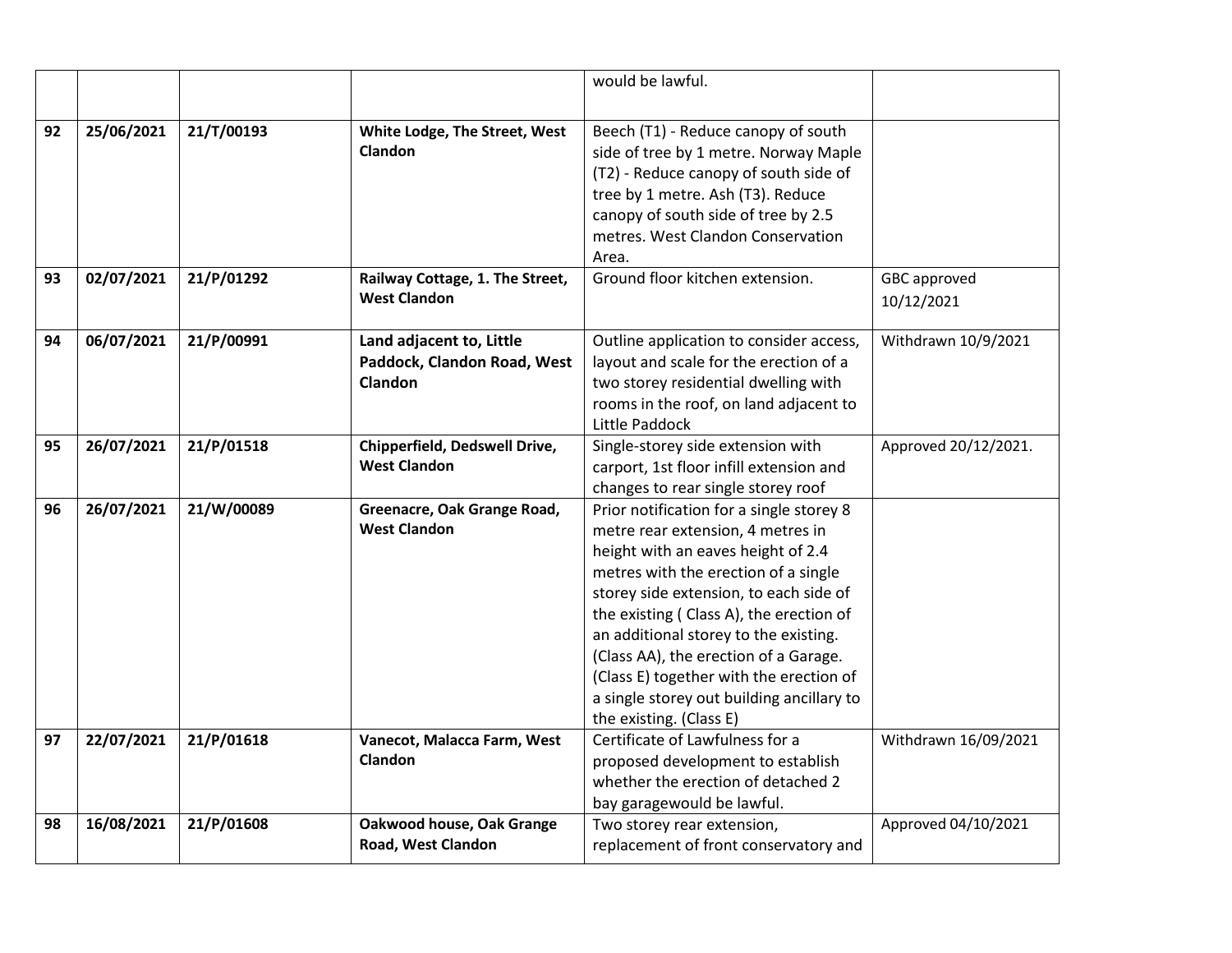|     |            |              |                                                                     | changes to fenestration                                                                                                                                                                                                                                    |                                   |
|-----|------------|--------------|---------------------------------------------------------------------|------------------------------------------------------------------------------------------------------------------------------------------------------------------------------------------------------------------------------------------------------------|-----------------------------------|
| 99  | 31/08/2021 | EN/21/00306  | <b>Clandon Wood Surrey Hills</b><br><b>Natural Burial Ground</b>    | Alleged unauthorised breach of<br>conditions on 11/P/01768                                                                                                                                                                                                 |                                   |
| 100 | 26/08/2021 | 21/P/01696   | 65. Meadowlands, West<br><b>Clandon</b>                             | Conversion of existing garage to form<br>habitable accommodation including<br>changes to fenestration, first floor side<br>extension and conversion of existing<br>loft space to form habitable<br>accommodation, including 3 front-<br>facing roof lights |                                   |
| 101 | 08/09/2021 | 21/P/01762   | <b>Clandon Park House, Clandon</b><br>Park, West Clandon            | Variation of Condition 2 following<br>planning application 16/P/01978<br>approved 03/11/2016, as amended by<br>planning application 19/P/01844<br>approved 31/01/20, to allow<br>completion period to be extended to<br>eight years.                       | Approved 22/12/2021               |
| 102 | 10/09/2021 | 21/P/01624-5 | <b>Bruce Cottage &amp; Owl Cottage,</b><br>The Street, West Clandon | Proposed new car port and access<br>driveway.                                                                                                                                                                                                              |                                   |
| 103 | 17/09/2021 | 21/P/01780   | Skyfall, Bennett Way, West<br>Clandon                               | Erection of oak frame double garage.                                                                                                                                                                                                                       |                                   |
| 104 | 06/10/2021 | 21/P/01867   | March House, Lime Grove,<br><b>West Clandon</b>                     | Proposed two storey side and single<br>storey rear extension, following<br>demolition of existing side/rear glazed<br>structure                                                                                                                            |                                   |
| 105 | 18/10/2021 | 21/T/00272   | Green Tiles, Clandon Road,<br><b>West Clandon</b>                   | T1-T4 oak - crown lift to a maximum of<br>3 metres (Tree Preservation Order<br>P1/201/216)                                                                                                                                                                 |                                   |
| 105 | 29/10/2021 | 21/P/02010   | Inveran, Woodstock, West<br><b>Clandon</b>                          | Removal of existing garage and<br>covered enclosed patio and erection of<br>side and rear single story extension<br>with rooms in roof                                                                                                                     | <b>GBC Approved</b><br>22/11/2021 |
| 106 | 29/10/2021 | 21/P/02013   | <b>Bruce Cottage, The Street, West</b><br>Clandon                   | Variation of Condition 2 (drawing<br>numbers) of planning application<br>20/P/01173 approved 05/11/2020                                                                                                                                                    |                                   |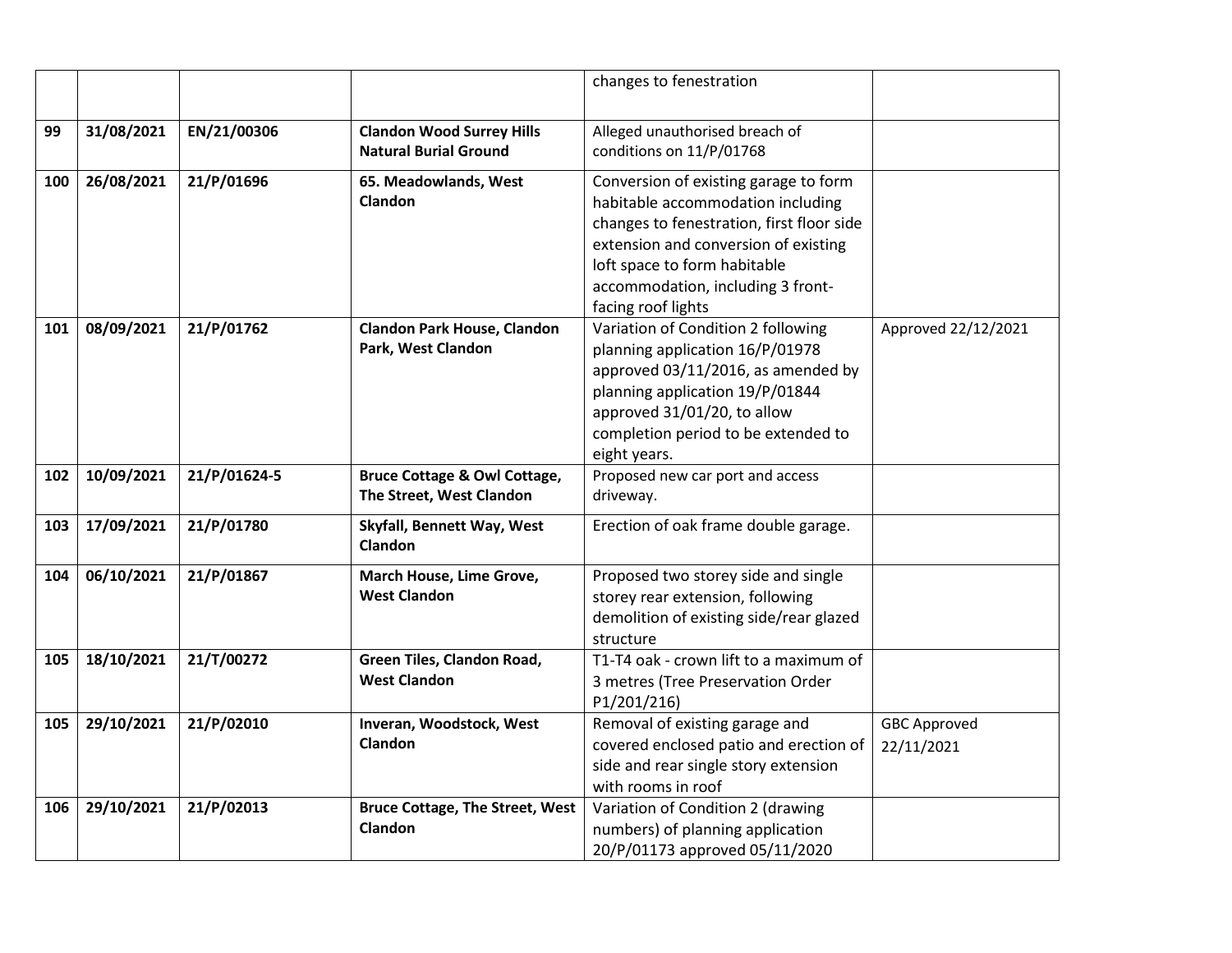| 107 | 05/11/2021 | 21/W/00121 | Lakeside, Oak Grange Road,<br><b>West Clandon</b>                   | Prior notification to add additional<br>storey.                                                                                                                                                                                                                                                                  |                                           |
|-----|------------|------------|---------------------------------------------------------------------|------------------------------------------------------------------------------------------------------------------------------------------------------------------------------------------------------------------------------------------------------------------------------------------------------------------|-------------------------------------------|
| 108 | 08/11/2021 | 21/T/00290 | <b>Ashley Park Nursing Home, The</b><br><b>Street, West Clandon</b> | Tree work in Conservation Area.                                                                                                                                                                                                                                                                                  |                                           |
| 109 | 12/11/2021 | 21/P/02100 | Lychgate House, Shere Road,<br><b>West Clandon</b>                  | Certificate of lawfulness for a<br>proposed development to establish<br>whether a conversion of loft space to<br>habitable accommodation, including<br>juliet balcony, two rooflights to the<br>rear and three rooflights to the front<br>elevation, two storey rear extension<br>and two outbuildings is lawful | Part approved, part<br>refused 21/02/2022 |
| 110 | 15/11/2021 | 21/P/02128 | Silver Ley, Malacca Farm, West<br>Clandon                           | Conversion of existing attached garage<br>into habitable accommodation with<br>single storey rear extension and<br>changes to fenestration.                                                                                                                                                                      |                                           |
| 111 | 18/11/2021 | 21/P/01049 | 4. Lime Close, West Clandon                                         | Construction of two storey rear<br>extension.                                                                                                                                                                                                                                                                    |                                           |
| 112 | 19/11/2021 | 21/P/02136 | 19. Glebe Cottages, West<br>Clandon                                 | Removal of existing timber cladding,<br>strengthening of external walls<br>including repairs to the timber frame                                                                                                                                                                                                 | <b>Approved 22/02/2022</b>                |
|     |            |            |                                                                     | and introduction of new insulated<br>render facade system. Replacement of<br>existing fascias and soffits with UPVC<br>and black rainwater good including<br>associated upgrading of external<br>windows and doors                                                                                               |                                           |
| 113 | 22/11/2021 | 21/P/01247 | Glengarden, Clandon Road,<br><b>West Clandon</b>                    | Construction of a single storey oak<br>framed building comprising a double<br>garage and office/gym with a pitched<br>roof.                                                                                                                                                                                      |                                           |
| 114 | 23/11/2021 | 21/P/01582 | Land at Wisley Airfield, Hatch<br>Lane, Ockham                      | Detailed application for engineering<br>operations to form a new roundabout,<br>stub road and priority junction access                                                                                                                                                                                           |                                           |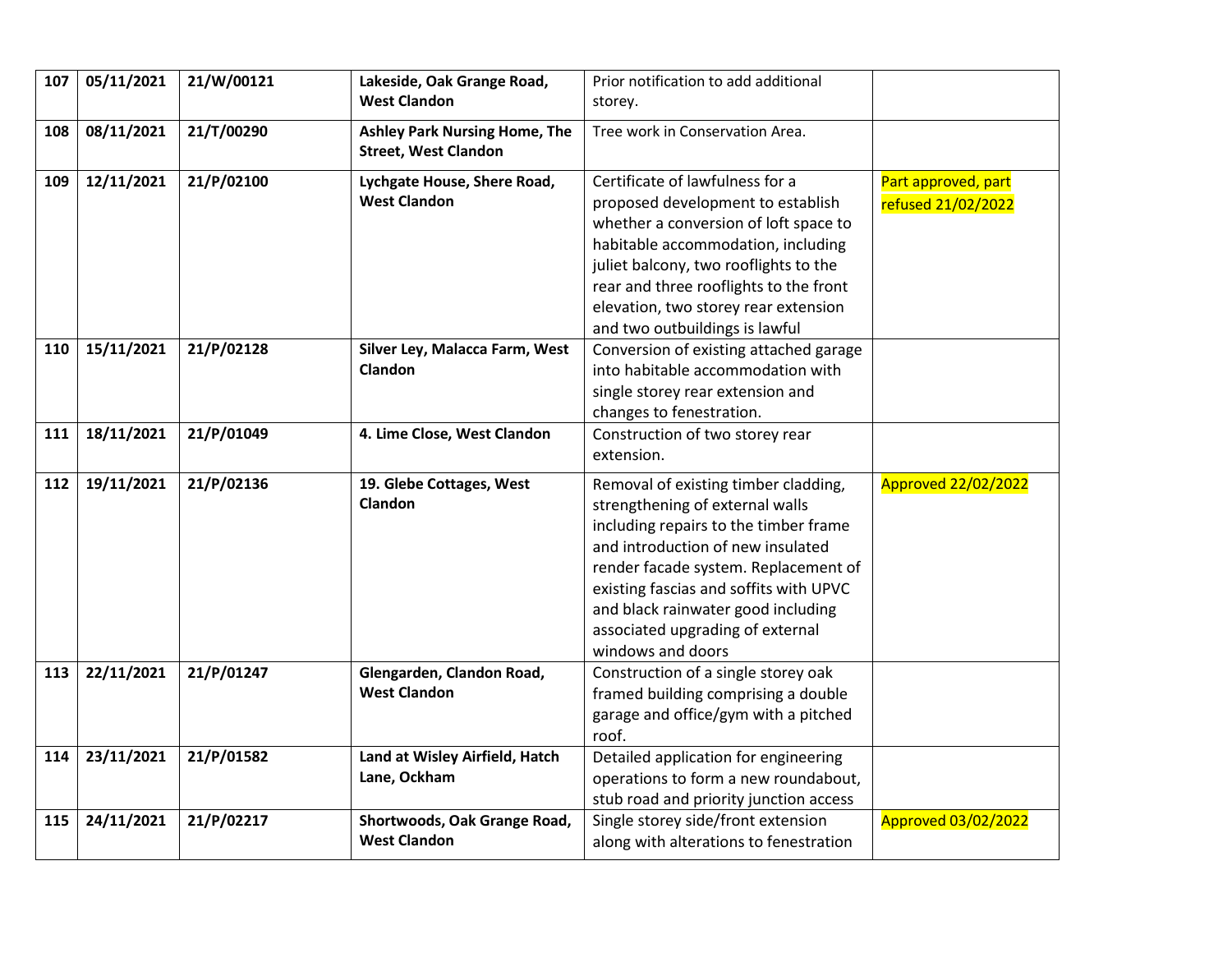| 116 | 26/11/2021 | 21/P/02178 | Gravel Hatch, Green Lane, West         | Infill extension between house and         | Refused 23/02/2022 |
|-----|------------|------------|----------------------------------------|--------------------------------------------|--------------------|
|     |            |            | Clandon                                | garage, new gable walls to building        |                    |
|     |            |            |                                        | façade, re-design of first floor to        |                    |
|     |            |            |                                        | create a master bedroom suite and          |                    |
|     |            |            |                                        | gallery access to the existing first floor |                    |
|     |            |            |                                        | garage studio space.                       |                    |
| 117 | 26/11/2021 | 21/T/00317 | Gate Cottage, The Street, West         | Robinia (T1) - prune back to near          |                    |
|     |            |            | <b>Clandon</b>                         | boundary; 6 x Japanese Privet (G2) -       |                    |
|     |            |            |                                        | remove (West Clandon Conservation          |                    |
|     |            |            |                                        | Area).                                     |                    |
| 118 | 26/11/2021 | 21/T/00326 | <b>Clandon Regis, The Street, West</b> | Lime (T1) - recoppice for future           |                    |
|     |            |            | <b>Clandon</b>                         | management; Lime (T2) - remove; Yew        |                    |
|     |            |            |                                        | (T3) - fell to ground level; 2 Horse       |                    |
|     |            |            |                                        | Chestnut (T4) - crown lift by 10 metres    |                    |
|     |            |            |                                        | to allow more light, thin out tree line    |                    |
|     |            |            |                                        | and rebalance by remove 2 lateral dog      |                    |
|     |            |            |                                        | leg limbs; Mature Horse Chestnut (T5)      |                    |
|     |            |            |                                        | - crown lift by 7 metres and pollard by    |                    |
|     |            |            |                                        | 40%; Yew (T6) - fell; Sycamore (T7) -      |                    |
|     |            |            |                                        | pollard and remove 5 metres from           |                    |
|     |            |            |                                        | height (West Clandon Conservation          |                    |
|     |            |            |                                        | Area).                                     |                    |
| 119 | 29/11/2021 | 21/P/02273 | Land at Titlebarns Farm,               | Removal of condition 6 (electric           |                    |
|     |            |            | <b>Tithebarns Lane, West Clandon</b>   | vehicle charging points) of planning       |                    |
|     |            |            |                                        | permission 19/P/02240, approved on         |                    |
|     |            |            |                                        | 28/07/2020.                                |                    |
| 120 | 07/12/2021 | 21/P/02349 | Land at Tudor Lodge, Clandon           | Proposed erection of a detached two        |                    |
|     |            |            | Road, West Clandon                     | storey detached dwelling and               |                    |
|     |            |            |                                        | associated works including a new           |                    |
|     |            |            |                                        | access.                                    |                    |
| 121 | 07/12/2021 | 21/P/02149 | Green Tiles, Clandon Road,             | Roof alterations comprising conversion     |                    |
|     |            |            | <b>West Clandon</b>                    | of roofs from flat to pitched, including   |                    |
|     |            |            |                                        | installation of solar panels/solar tiles;  |                    |
|     |            |            |                                        | relocation and conversion of existing      |                    |
|     |            |            |                                        | garage to green house, construction of     |                    |
|     |            |            |                                        | double garage and enlargement of           |                    |
|     |            |            |                                        | natural swimming pond                      |                    |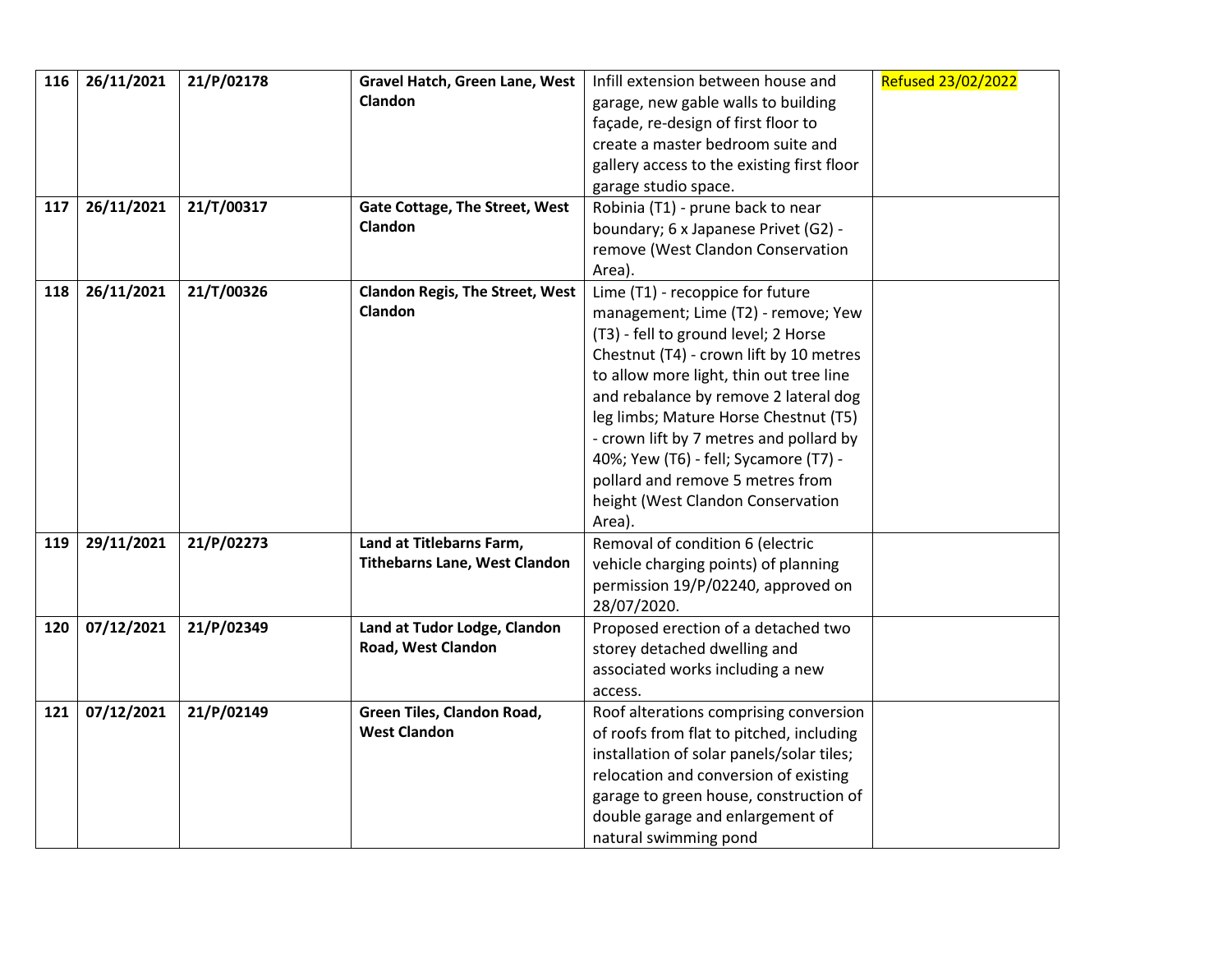| 122 | 07/12/2021 | 21/T/00349 | Sheldon, Lime Grove, West<br>Clandon | Willow tree - fell (TPO 1 of 2007)       |                            |
|-----|------------|------------|--------------------------------------|------------------------------------------|----------------------------|
| 123 | 10/12/2021 | 21/W/00137 | Greenacre, Oak Grange Road,          | Prior notification for a single storey   |                            |
|     |            |            | <b>West Clandon</b>                  | 8.00 metre rear extension, 4.00          |                            |
|     |            |            |                                      | metres in height with an eaves height    |                            |
|     |            |            |                                      | of 2.74 metres.                          |                            |
| 124 | 16/12/2021 | 21/P/02455 | <b>Milwater Rise, Oak Grange</b>     | Erection of a single storey front porch, |                            |
|     |            |            | Road, West Clandon                   | single storey rear and rear corner       |                            |
|     |            |            |                                      | extensions and pool studio building.     |                            |
| 125 | 20/12/2021 | 21/P/02482 | Lime Tree Cottage, Lime Grove,       | Single storey front, side and rear       |                            |
|     |            |            | <b>West Clandon</b>                  | extensions and front porch following     |                            |
|     |            |            |                                      | demolition of conservatory and           |                            |
|     |            |            |                                      | garage.                                  |                            |
| 126 | 14/01/2022 | 21/P/02624 | <b>Barn End, The Street, West</b>    | Erection of two-storey rear extension,   |                            |
|     |            |            | <b>Clandon</b>                       | following demolition of existing         |                            |
|     |            |            |                                      | conservatory.                            |                            |
| 127 | 17/01/2022 | 21/P/02637 | Land to the south of Tawny           | Erection of two detached dwelling        |                            |
|     |            |            | <b>Cottage, The Street, West</b>     | houses.                                  |                            |
|     |            |            | Clandon                              |                                          |                            |
| 128 | 21/01/2022 | 21/P/02682 | <b>Brambles, Malacca Farm, West</b>  | Certificate of Lawfulness for a          |                            |
|     |            |            | Clandon                              | proposed development to establish        |                            |
|     |            |            |                                      | whether the erection of a single-storey  |                            |
|     |            |            |                                      | side extension and a two-storey rear     |                            |
|     |            |            |                                      | extension, following demolition of       |                            |
|     |            |            |                                      | existing store room, would be lawful     |                            |
| 129 | 21/01/2022 | 22/W/00003 | Greenacre, Oak Grange Road,          | Prior notification for a single storey   |                            |
|     |            |            | <b>West Clandon</b>                  | 5.95 metre rear extension, 3.90          |                            |
|     |            |            |                                      | metres in height with an eaves height    |                            |
|     |            |            |                                      | of 2.90 metres.                          |                            |
| 130 | 28/01/2022 | 21/P/02517 | <b>Brownlow Cottage, The Street,</b> | Certificate of lawfulness for proposed   |                            |
|     |            |            | <b>West Clandon</b>                  | works to a Listed Building to establish  |                            |
|     |            |            |                                      | whether the raking out and filling of    |                            |
|     |            |            |                                      | the cracks throughout the property       |                            |
|     |            |            |                                      | and superstructure redecoration only     |                            |
|     |            |            |                                      | would be lawful.                         |                            |
| 131 | 28/01/2022 | 21/P/02633 | Lakeside, Oak Grange Road            | Proposed new covered porch, front        | <b>Approved 22/02/2022</b> |
|     |            |            |                                      | first floor alterations and roof         |                            |